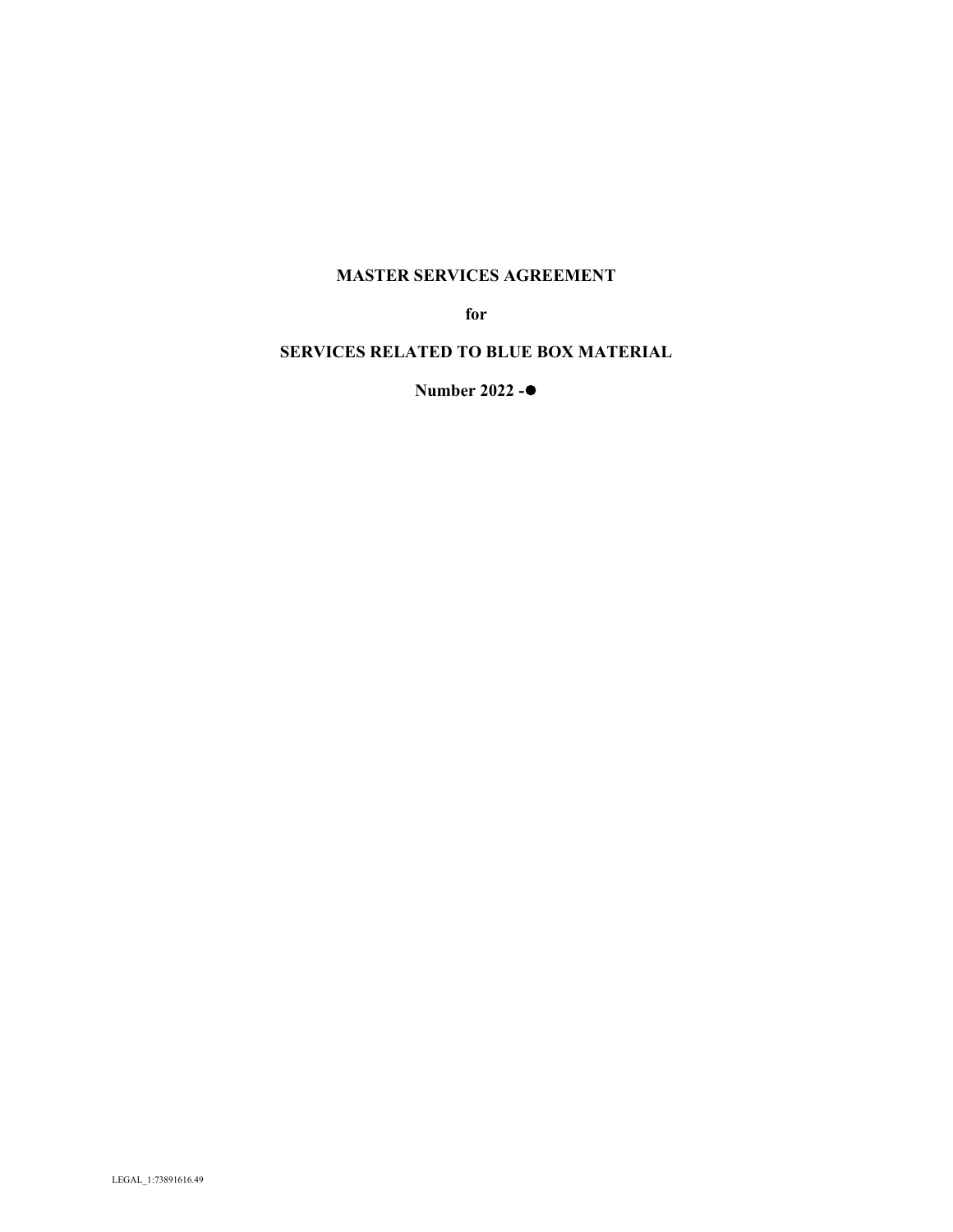# **Table of Contents**

| 1.1                                                        |  |  |  |
|------------------------------------------------------------|--|--|--|
| 1.2                                                        |  |  |  |
| 1.3                                                        |  |  |  |
|                                                            |  |  |  |
| 2.1                                                        |  |  |  |
|                                                            |  |  |  |
| 3.1                                                        |  |  |  |
| 3.2                                                        |  |  |  |
| 3.3                                                        |  |  |  |
|                                                            |  |  |  |
| 4.1                                                        |  |  |  |
|                                                            |  |  |  |
| 5.1                                                        |  |  |  |
| 5.2                                                        |  |  |  |
| 5.3                                                        |  |  |  |
| 5.4                                                        |  |  |  |
|                                                            |  |  |  |
| 6.1                                                        |  |  |  |
| 6.2                                                        |  |  |  |
| 6.3                                                        |  |  |  |
| 6.4                                                        |  |  |  |
| 6.5                                                        |  |  |  |
| 6.6                                                        |  |  |  |
| 6.7                                                        |  |  |  |
| 6.8                                                        |  |  |  |
| ARTICLE 7 FAILURE TO PERFORM, REMEDIES AND TERMINATION  17 |  |  |  |
| 7.1                                                        |  |  |  |
| 7.2                                                        |  |  |  |
| 7.3                                                        |  |  |  |
| 7.4                                                        |  |  |  |
| 7.5                                                        |  |  |  |
| 7.6                                                        |  |  |  |
| 7.7                                                        |  |  |  |
| 7.8                                                        |  |  |  |
| 7.9                                                        |  |  |  |
|                                                            |  |  |  |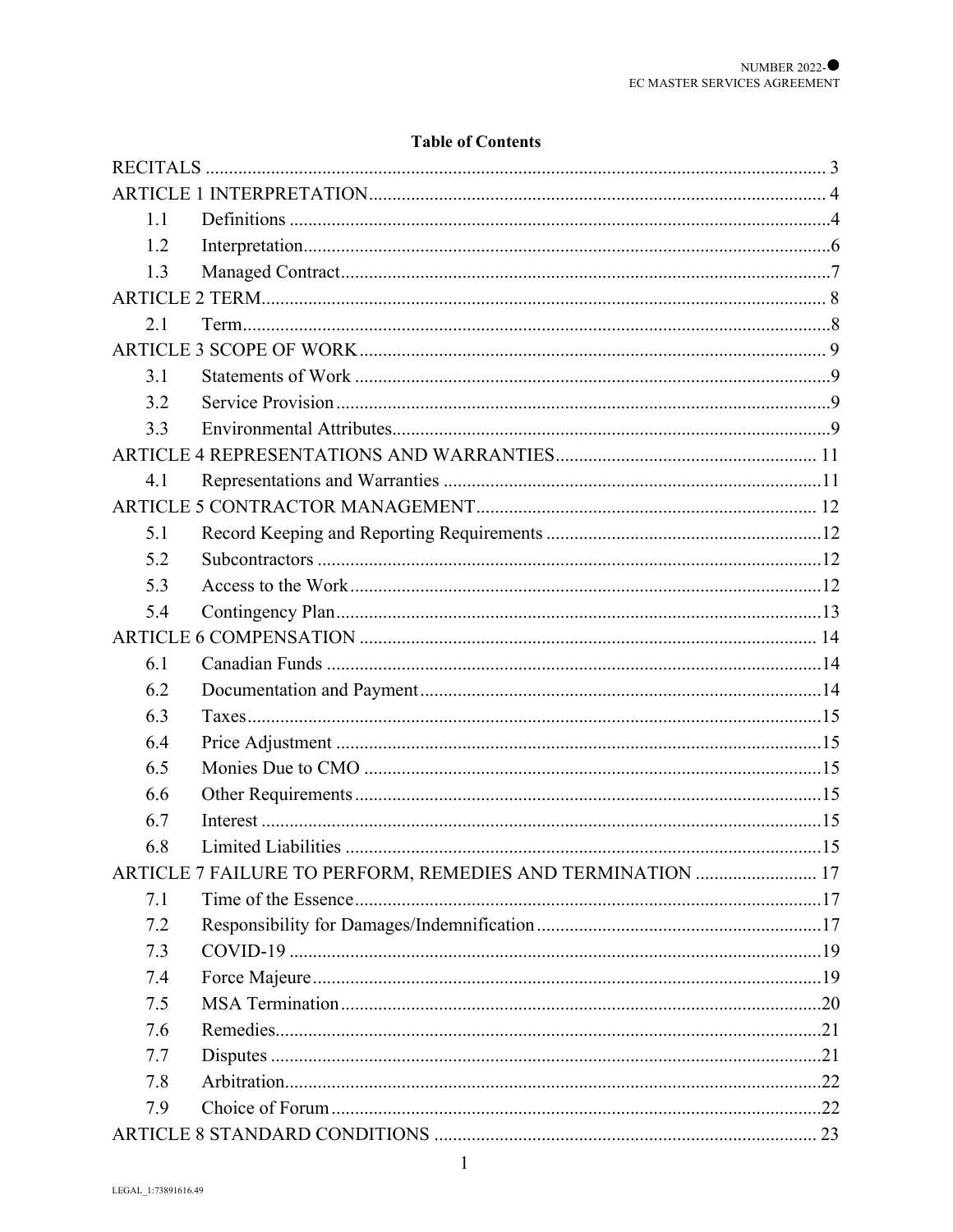| 8.1  |  |
|------|--|
| 8.2  |  |
| 8.3  |  |
| 8.4  |  |
| 8.5  |  |
| 8.6  |  |
| 8.7  |  |
| 8.8  |  |
| 8.9  |  |
| 8.10 |  |
| 8.11 |  |
| 8.12 |  |
| 8.13 |  |
| 8.14 |  |
| 8.15 |  |
| 8.16 |  |
| 8.17 |  |
| 8.18 |  |
|      |  |
| 9.1  |  |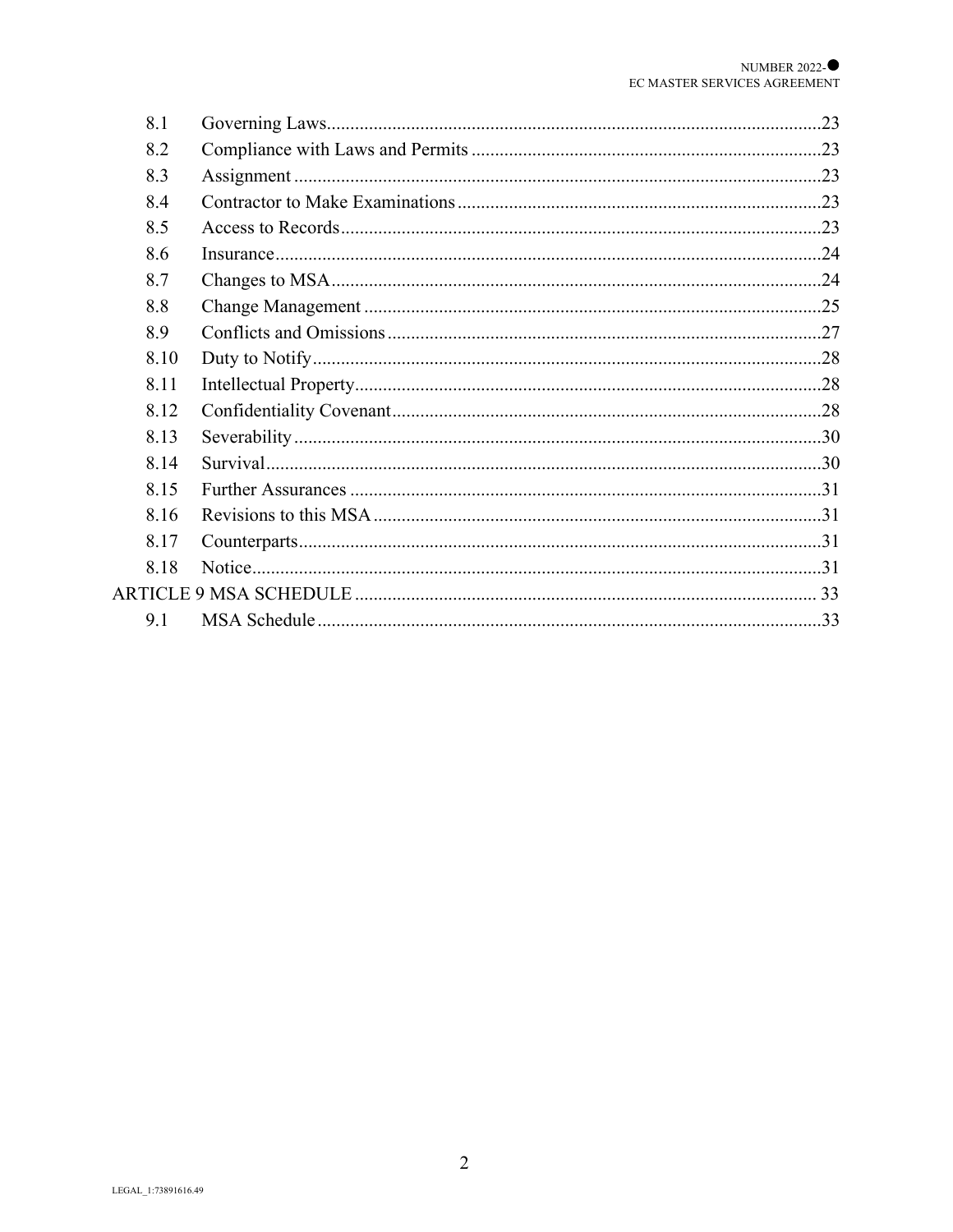This Master Services Agreement (this "MSA") is entered into as of  $\bullet$ , 2022, ("Effective Date")

Between

\_\_\_\_\_\_\_\_\_\_\_\_\_\_\_, a **[corporation incorporated under the laws of ]**, having a place of business at <insert address> ("Contractor")

And

Circular Materials, a federal not-for-profit corporation, having a place of business at 1881 Yonge Street, Suite 800, Toronto ON M4S 3C4, operating as Circular Materials Ontario ("CMO")

# **RECITALS**

<span id="page-3-0"></span>WHEREAS, CMO is the administrator of the common collection system for Blue Box Material; and

WHEREAS, CMO issued an offer to the Contractor in connection with the collection of Blue Box Materials and related services; and

WHEREAS, in connection with the Offer and Acceptance Process, Contractor and CMO (each a "Party", and collectively the "Parties") jointly desire to enter into this MSA respecting the collection of Blue Box Materials and related services for the applicable Eligible Community as set out in one or more Statements of Work, which once duly executed, shall form part of, and be subject to and governed by, this MSA; and

WHEREAS the Contractor agrees to provide the Work in accordance with the terms and conditions of this MSA;

NOW, THEREFORE, in consideration of the promises, mutual covenants, and agreements contained herein, and other good and valuable consideration, the receipt and sufficiency of which is hereby acknowledged, the Parties acknowledge and agree to all covenants, terms and conditions as stipulated in this MSA, as follows: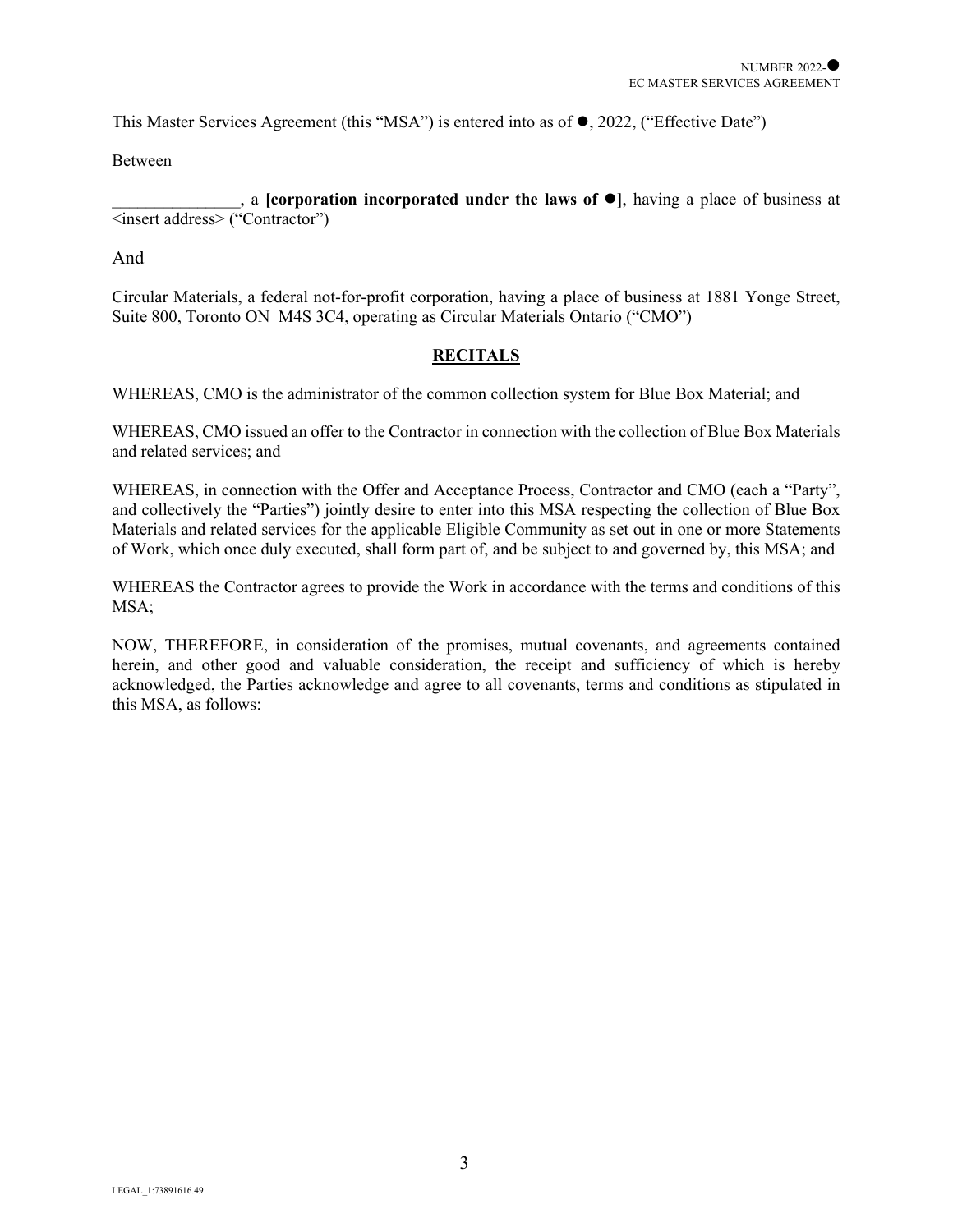### <span id="page-4-0"></span>**ARTICLE 1 INTERPRETATION**

#### <span id="page-4-1"></span>**1.1 Definitions**

"APPLICABLE LAW" means any federal, provincial, municipal, local, domestic or foreign law, rule, statute, subordinate legislation, regulation, by-law, order, ordinance, protocol, code, guideline, treaty, policy, notice, direction or judicial, arbitral, administrative, ministerial or departmental judgment, award, decree, treaty, directive, or other requirement or guideline published or in force at any time which applies to or is otherwise intended to govern or regulate any Person (including any Party), property, transaction, activity, event or other matter, which in any way applies to the Work under this MSA or any Party, including any rule, order, judgment, guideline, directive or other requirement or guideline issued by any governmental or regulatory authority. Applicable Law shall include privacy laws, the (Ontario) *Freedom of Information and Protection of Privacy Act*, the (Ontario) *Municipal Freedom of Information and Protection of Privacy Act*, the (Canada) *Competition Act*, the (Ontario) *Environmental Protection Act*, the *Ontario Water Resources Act*, the (Ontario) *Dangerous Goods Transportation Act*, the (Ontario) *Occupational Health and Safety Act*, the (Ontario) *Resource Recovery and Circular Economy Act, 2016* and the Regulation.

"BLUE BOX MATERIAL" has the meaning set out in the Regulation, except in the context of a Statement of Work it has the meaning set out in such Statement of Work to the extent expressly set out otherwise in such Statement of Work.

"BUSINESS DAY" means any day from Monday to Friday inclusive, excluding statutory holidays in the province of Ontario.

"COLLECTION DATA" means all data or information pertaining to Equipment or Blue Box Material or other aspects of the Work or activities involving any of the foregoing that is collected, generated or observed pursuant to this MSA, including any Statement of Work, or otherwise in the course of the Work. The Collection Data includes data and information in the Work Reports for the Month and data and information provided pursuant to Section 4.1 of Exhibit 1 to a Statement of Work and Section 5.3 of this MSA.

"COLLECTION VEHICLE" means a vehicle used to perform collection services.

"CONTRACT PRICE" means the total price payable under this MSA, as set forth in the Statements of Work.

"CONTRACTOR DEFAULT" means a failure of the Contractor to comply with the requirements of this MSA or unsatisfactory performance of the Contractor's obligations under this MSA, other than a Material Contractor Default.

"CURRENT PANDEMIC CONDITIONS" means advice, guidelines, recommendations, instructions, requirements, restrictions, and laws of governmental authorities (including the Ontario Ministry of Labour, Training, and Skills Development, and Chief Medical Officer of Health / Provincial Health Officer) and industry associations relating to an epidemic or a pandemic, including, without limitation, COVID-19, which are in effect as of a Statement of Work Effective Date, including by way of example restrictions that may delay, reduce productivity, or increase the cost of performance of the Work, in respect of the Statement of Work applicable to such Statement of Work Effective Date, such as physical distancing, wearing taskappropriate levels of personal protective equipment and cleaning or disinfecting.

"EFFECTIVE DATE" has the meaning set out above in this MSA.

"ELIGIBLE COMMUNITY" has the meaning set out in the Regulation.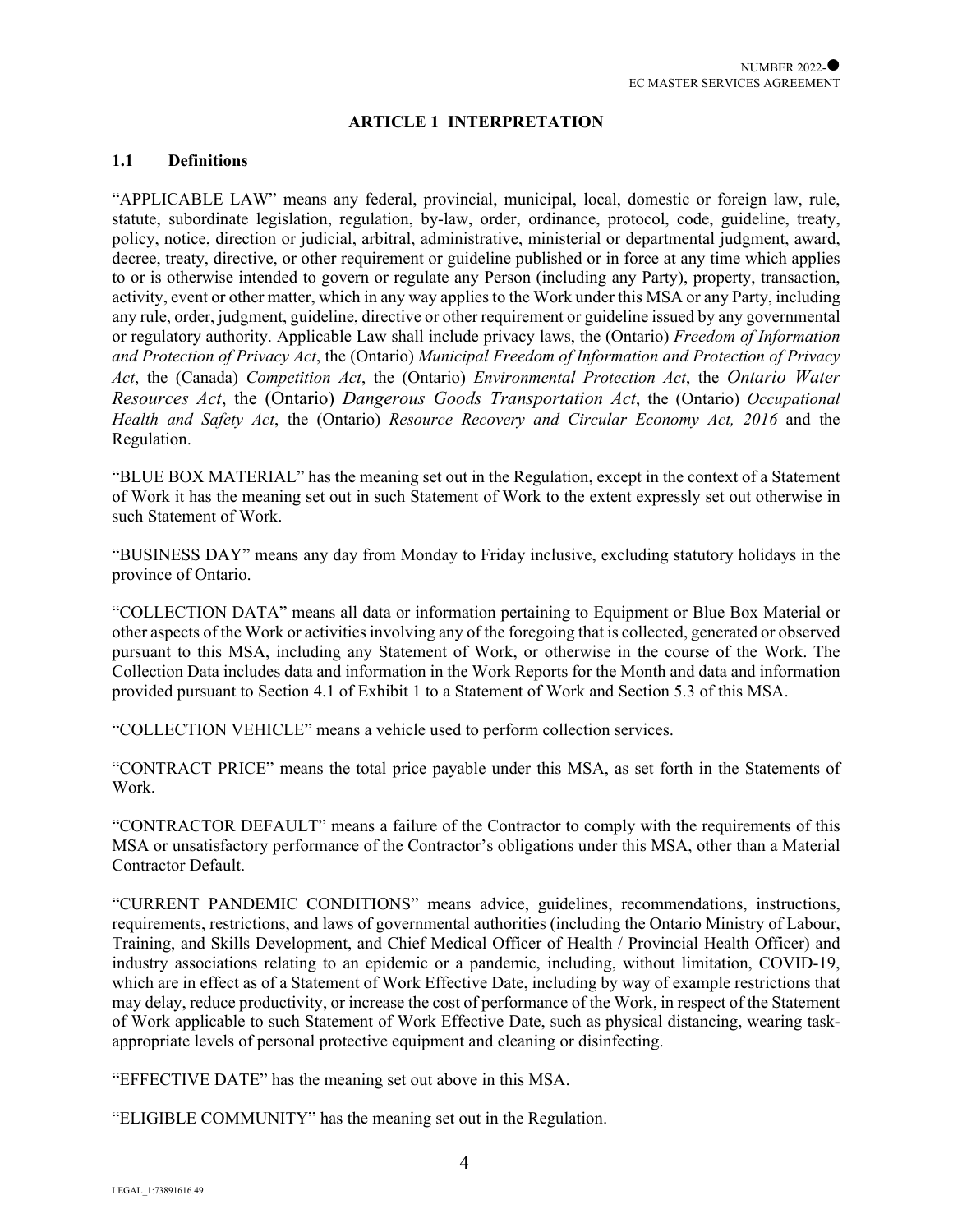"EQUIPMENT" means all vehicles, including Collection Vehicles and Hauling Vehicles, machinery, apparatus and other items used in completing the Work.

"HAULING VEHICLE" means a vehicle used to perform hauling services.

"INTELLECTUAL PROPERTY RIGHTS" means all intellectual property rights as recognized under any Applicable Law, including rights in and to patents, trade secrets, proprietary information, copyright, trademarks, industrial designs, and design patents whether or not registered or registrable and other rights in intellectual property of the same or similar effect or nature relating to the foregoing and any component thereof throughout the world.

"LEGISLATIVE CHANGE" means changes in Applicable Law, including repeal, replacement or amendment of an Applicable Law, including the Regulation, that give rise to the Work (or any part thereof) no longer being required or necessary, as determined by CMO in its sole and absolute discretion.

"LOSSES AND CLAIMS" means liabilities, claims, demands, losses, costs, expenses, damages, orders, penalties, actions, suits and other proceedings (including legal fees and disbursements).

"MANAGER" means the manager of this MSA identified by CMO, from time to time, in writing.

"MATERIAL CONTRACTOR DEFAULT" means the Contractor has committed any of the following acts or omissions:

- (i) disposing of any Blue Box Material that was collected as part of this MSA at any alternate fuel facility, landfill, energy from waste facility or other disposal location or with a Person not expressly permitted by this MSA;
- (ii) deliberately falsifying data, or exhibiting a pattern of providing false or misleading data, in relation to any documentation provided to CMO;
- (iii) failing to comply with the MSA, including any Statements of Work, in a manner that results in CMO or Producers becoming non-compliant with the Regulation; or
- (iv) abandoning the Work.

"OFFER AND ACCEPTANCE PROCESS" means the process employed by CMO by which it has made an invitation to an Eligible Community to perform certain Work, and by which such invitation is accepted and the Parties have entered into this MSA or a Statement of Work.

"PERSON" means any individual, partnership, limited partnership, joint venture, syndicate, company or corporation with or without share capital, trust, trustee, executor, administrator or other legal personal representative, and any federal, provincial or municipal government, regulatory authority, agency, tribunal, commission, board or department of any such government or entity however designated or constituted.

"PRIME" means the Bank of Canada's target for the overnight (interest) rate, as posted from time to time.

"PRODUCER" has the meaning set out in the Regulation.

"REGULATION" means Ontario Regulation 391/21 under the (Ontario) *Resource Recovery and Circular Economy Act, 2016*.

"STATEMENT OF WORK" means a statement of work entered into between CMO and the Contractor in the form attached to Schedule A.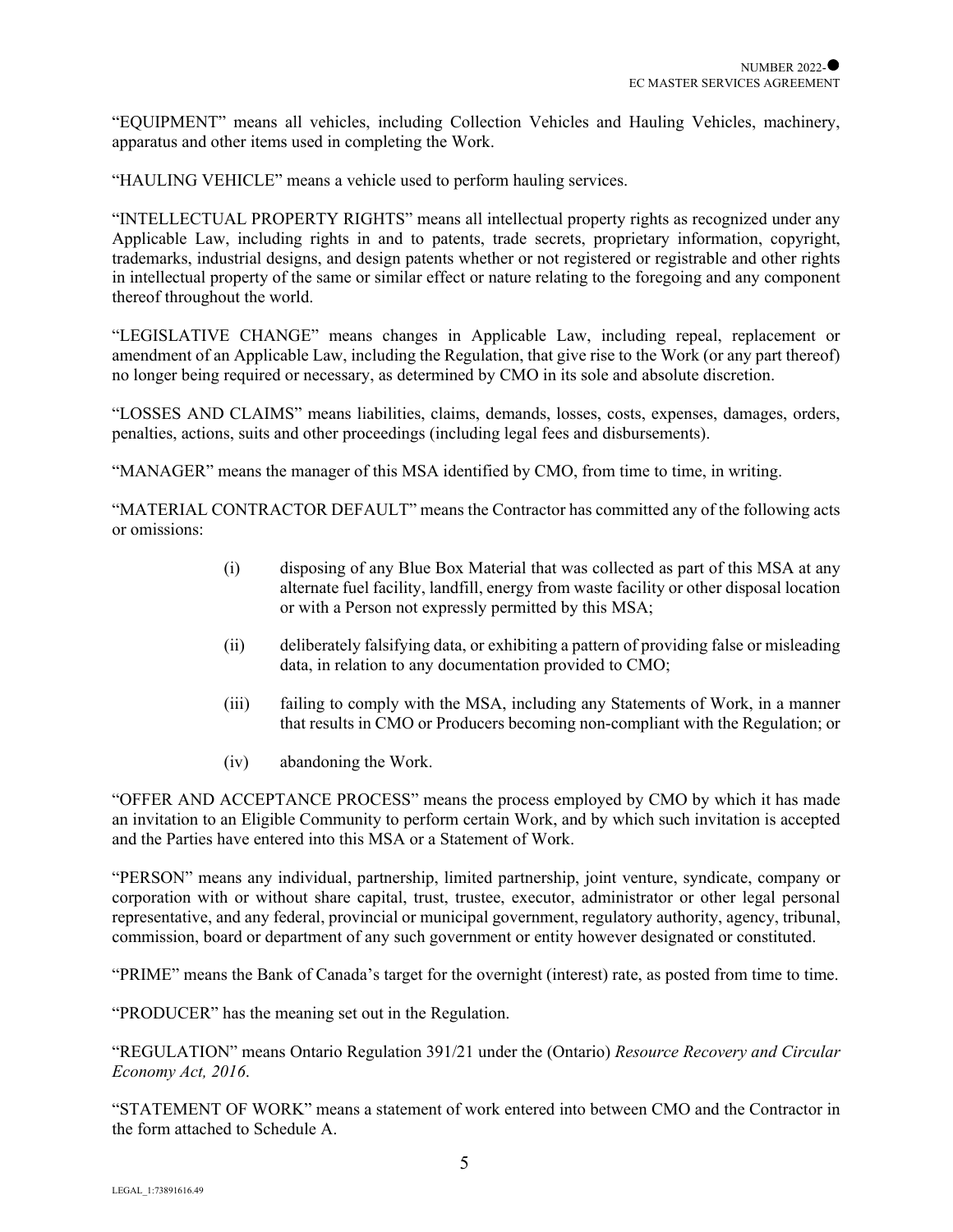"STATEMENT OF WORK ELIGIBLE COMMUNITY SERVICE COMMENCEMENT DATE" means the applicable date on which the Work commences in an Eligible Community.

"SUBCONTRACTOR" means a subcontractor employed by the Contractor pursuant to Section 5.2.

"UNUSUALLY SEVERE ADVERSE WEATHER CONDITIONS" means unusually severe adverse weather conditions at the place of the Work which:

- (i) are different from those normally and customarily experienced at the place of the Work (as documented by weather data from Environment Canada) over the past twenty (20) years taking into consideration severity, duration and time of year conditions; and
- (ii) preclude the safe performance of the Work.

"VALUE ADDED TAXES" means such sum as shall be levied upon the Contract Price by the federal or any provincial government and is computed as a percentage of the Contract Price and includes the Goods and Services Tax, the Harmonized Sales Tax, and any similar tax, the collection and payment of which have been imposed on the Contractor by Canadian or provincial tax legislation

"WORK" means the performance of services including the supply of all materials, Equipment, labour, facilities, supervision, services, permits, licenses, or approvals required to complete the Contractor's obligations under this MSA, including the Statements of Work and any Change Orders agreed to by the Parties.

"WORK REPORTS FOR THE MONTH" has the meaning set forth in Section 6.2(b).

# <span id="page-6-0"></span>**1.2 Interpretation**

- (a) Whenever inconsistent in the context, words used in the present tense include the future tense, words in the plural include the singular, words in the singular include the plural, and the use of any gender shall be applicable to all genders whenever the sense requires. Words not defined in Section [1.1](#page-4-1) or elsewhere in this MSA shall be given their common and ordinary meaning.
- (b) The words authorized, directed, required, requested, approved, ordered, sanctioned, and satisfactory, unless some other meaning is obvious from the context, shall mean respectively authorized, directed, required, required, approved, or sanctioned by or satisfactory to CMO or its appointed representative.
- (c) Where the word "including" or "includes" is used, it means "including (or includes) without limitation".
- (d) The word may in this MSA denotes permissive.
- (e) The words shall and will in this MSA denote imperative.
- (f) Any capitalized term used in this MSA that is not defined in Section [1.1](#page-4-1) or elsewhere in this MSA will, if applicable, have the meaning set out in the Regulation or otherwise will have the generally accepted industry or technical meaning given to such term.
- (g) Words importing the singular number will include the plural and vice versa, and words importing the use of any gender will include the masculine, feminine and neuter genders.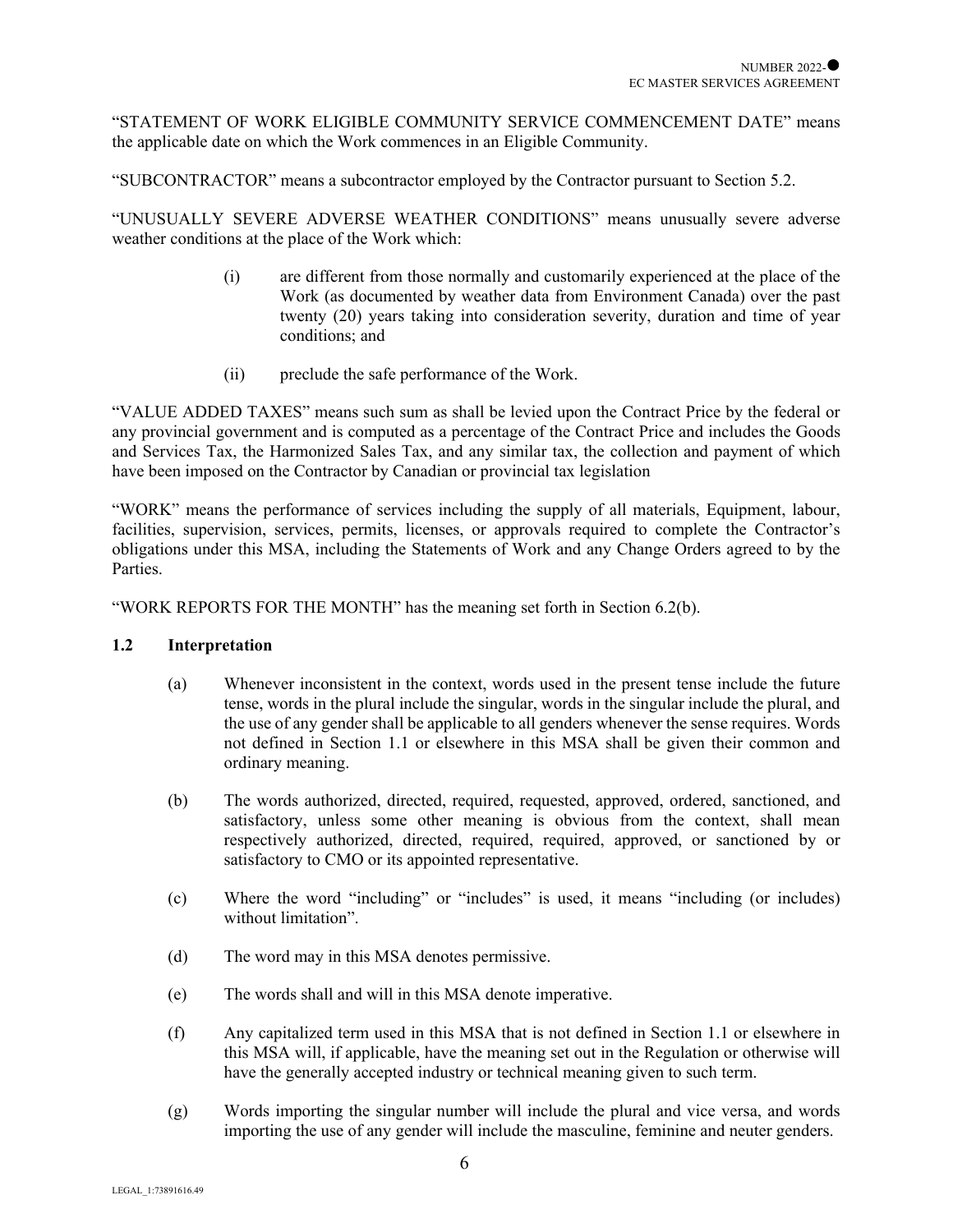- (h) The headings in this MSA are solely for convenience of reference and will not be used for purposes of interpreting or construing the provisions hereof.
- (i) Unless otherwise provided for herein, all monetary amounts referred to herein will refer to the lawful money of Canada.
- (j) When calculating the period of time within which or following which any act is to be done or step taken pursuant to this MSA, the date which is the reference date in calculating such period will be excluded. If the last day of such period is not a Business Day, then the time period in question will end on the first Business Day following such non-Business Day.
- (k) Any references in this MSA to any law, by-law, rule, regulation, order or act of any government, governmental body or other regulatory body, including any Applicable Law, will be construed as a reference thereto as amended or re-enacted from time to time or as a reference to any successor thereto.
- (l) Attached to and forming an integral part of this MSA is Schedule A Statements of Work.
- (m) This MSA shall constitute the entire agreement between the Parties and shall supersede all prior agreements, understandings, negotiations, and discussions, oral or written, between the Parties. In the event of any inconsistency between any of the provisions of this MSA, the inconsistency will be resolved by reference to the following in descending order of priority:
	- (i) Amendments to the Statements of Work;
	- (ii) Statements of Work;
	- (iii) Amendment to the other portions of this MSA made in accordance with the requirement of this MSA, including Change Orders; and
	- (iv) Other portions of this MSA.

# <span id="page-7-0"></span>**1.3 Managed Contract**

- (a) The Parties acknowledge and agree that this MSA may be managed for CMO by a Manager. As of the Effective Date, CMO identifies RLG Systems Canada Inc. or one or more of its affiliates ("RLG") as the Manager. Notwithstanding any other provision in this MSA, CMO may identify, in writing, its rights under this MSA, in whole or part, that may also be exercised, or enjoyed, by the Manager.
- (b) The Manager:
	- (i) shall receive copies of documents, and may request copies of documents, provided to CMO, or that may be requested by CMO, pursuant Sections 5.2(b), 6.2(b) and  $8.8(h)(i)$  of this MSA;
	- (ii) shall be notified, along with CMO, pursuant to Sections  $6.2(f)$ ,  $6.2(i)$  and  $8.9(b)$  of this MSA; and
	- (iii) may provide notice to the Contractor or a Subcontractor pursuant to Section 7.1(b) of this MSA.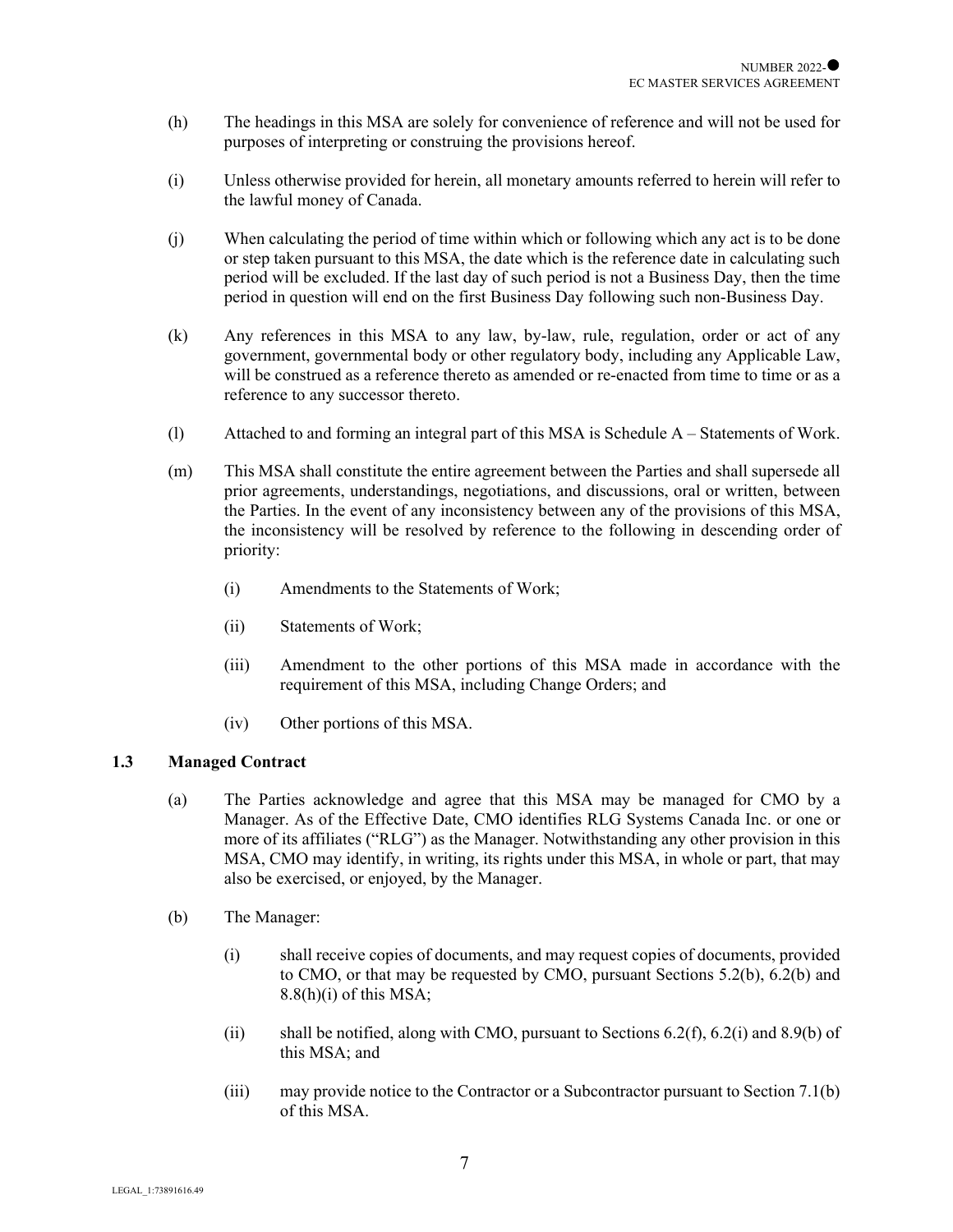# <span id="page-8-0"></span>**ARTICLE 2 TERM**

#### <span id="page-8-1"></span>**2.1 Term**

- (a) This MSA shall remain in effect from the Effective Date until all Statements of Work have expired or been terminated, unless this MSA is terminated as described in Sections 7.4 and [7.5,](#page-20-0) or as otherwise provided for in this MSA.
- (b) CMO and the Contractor may, by Change Order, extend a Statement of Work. Any such extension shall be under the terms and conditions of this MSA and the Statement of Work, as amended by CMO and Contractor from time to time.
- (c) CMO reserves the right to terminate this MSA or a Statement of Work in accordance with Section [7.5,](#page-20-0) or as otherwise provided for in this MSA. Termination shall not affect CMO's right to make a claim against Contractor for the damages on account for such a breach.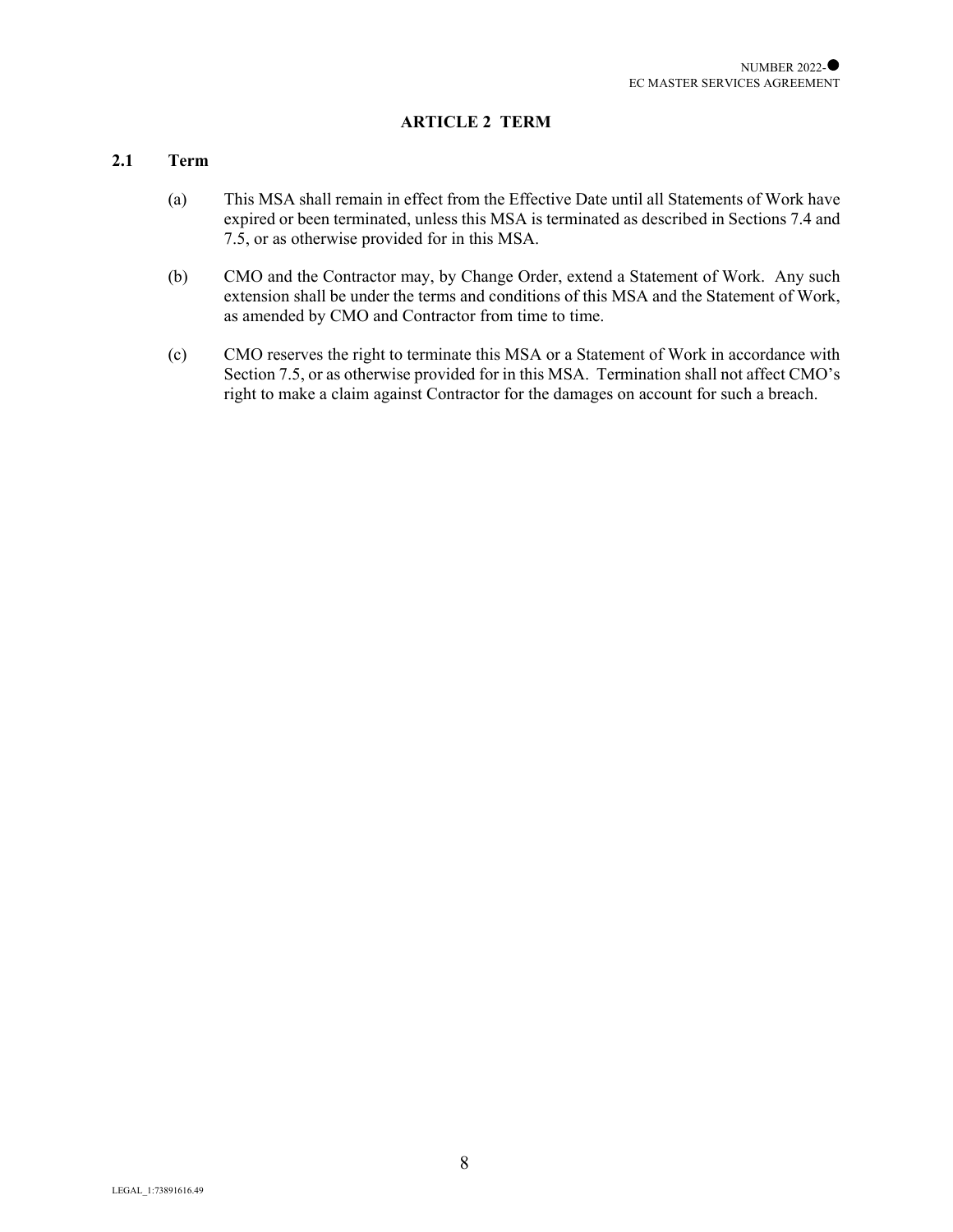# <span id="page-9-0"></span>**ARTICLE 3 SCOPE OF WORK**

#### <span id="page-9-1"></span>**3.1 Statements of Work**

- (a) CMO may, from time to time, in its discretion, invite the Contractor to participate in an Offer and Acceptance Process by which CMO will invite the Contractor to perform certain Work.
- (b) If the Contractor is invited to participate in an Offer and Acceptance Process pursuant to Section 3.1(a), the Contractor may respond to CMO accepting or rejecting the invitation to perform the specified Work within the timeframes provided for in the invitation.
- (c) If the Contractor accepts the invitation to perform the Work following an Offer and Acceptance Process, the Parties will record the Work, and the terms and condition relating to such Work, in a Statement of Work and enter into such Statement of Work not later than fourteen (14) calendar days after the Parties have reached mutual agreement upon such Work.
- (d) CMO has no obligation to invite the Contractor to participate in any Offer and Acceptance Process and has a non-exclusive arrangement with the Contractor for the matters contemplated by this MSA.

#### <span id="page-9-2"></span>**3.2 Service Provision**

- (a) The Contractor shall provide all materials, personnel, and Equipment as required to provide the Work.
- (b) All Applicable Laws shall be complied with by the Contractor in the performance of all portions of the Work. The Contractor is familiar with all Applicable Laws, which in any manner affect those engaged or employed in the Work, or in the facilities or Equipment used in the Work, and no plea of misunderstanding will be considered on account of ignorance.
- (c) In the event of a change in Applicable Law which is in effect as of a Statement of Work Effective Date that results in a material impact on the performance of any act required by the Statement of Work applicable to such Statement of Work Effective Date, the Parties shall renegotiate the provisions of this MSA, including the Statement of Work, using a Change Order. If the Parties are unable to agree on the revised terms and conditions either Party may submit the dispute to arbitration in accordance with the provisions of this MSA.
- (d) CMO is committed to diverting Blue Box Materials from disposal and achieving efficiencies in the Work. To this end CMO will continue to explore new methods and technologies and, as a proposed change in the Work, CMO may issue a Change Notice to the Contractor in respect of such new methods and technologies. If CMO chooses to proceed with such new methods and technologies CMO will issue a Change Order to the Contractor in accordance with Section 8.8.

# <span id="page-9-3"></span>**3.3 Environmental Attributes**

Environmental Attributes means the interests or rights arising out of attributes or characteristics relating to the environmental impacts associated with the performance of the Work under this MSA. Any Environmental Attributes resulting from the Work performed under this MSA shall be and remain the sole property of CMO for its exclusive use. The Contractor hereby transfers and assigns to, or to the extent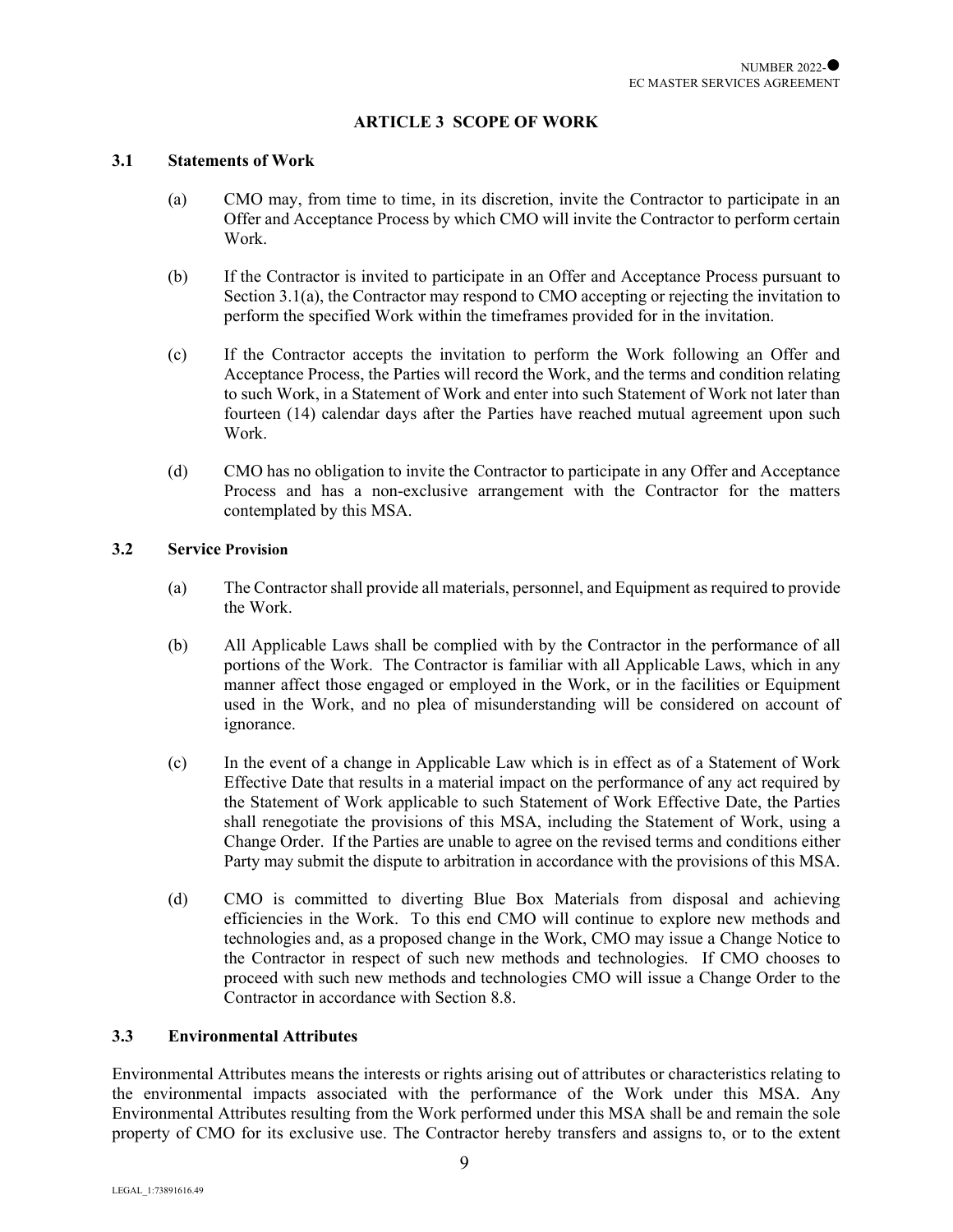transfer or assignment is not permitted, holds in trust for, CMO who thereafter shall retain, all rights, title, and interest in all Environmental Attributes associated with the Work during the term of this MSA, and Contractor shall do all acts necessary to effect the foregoing.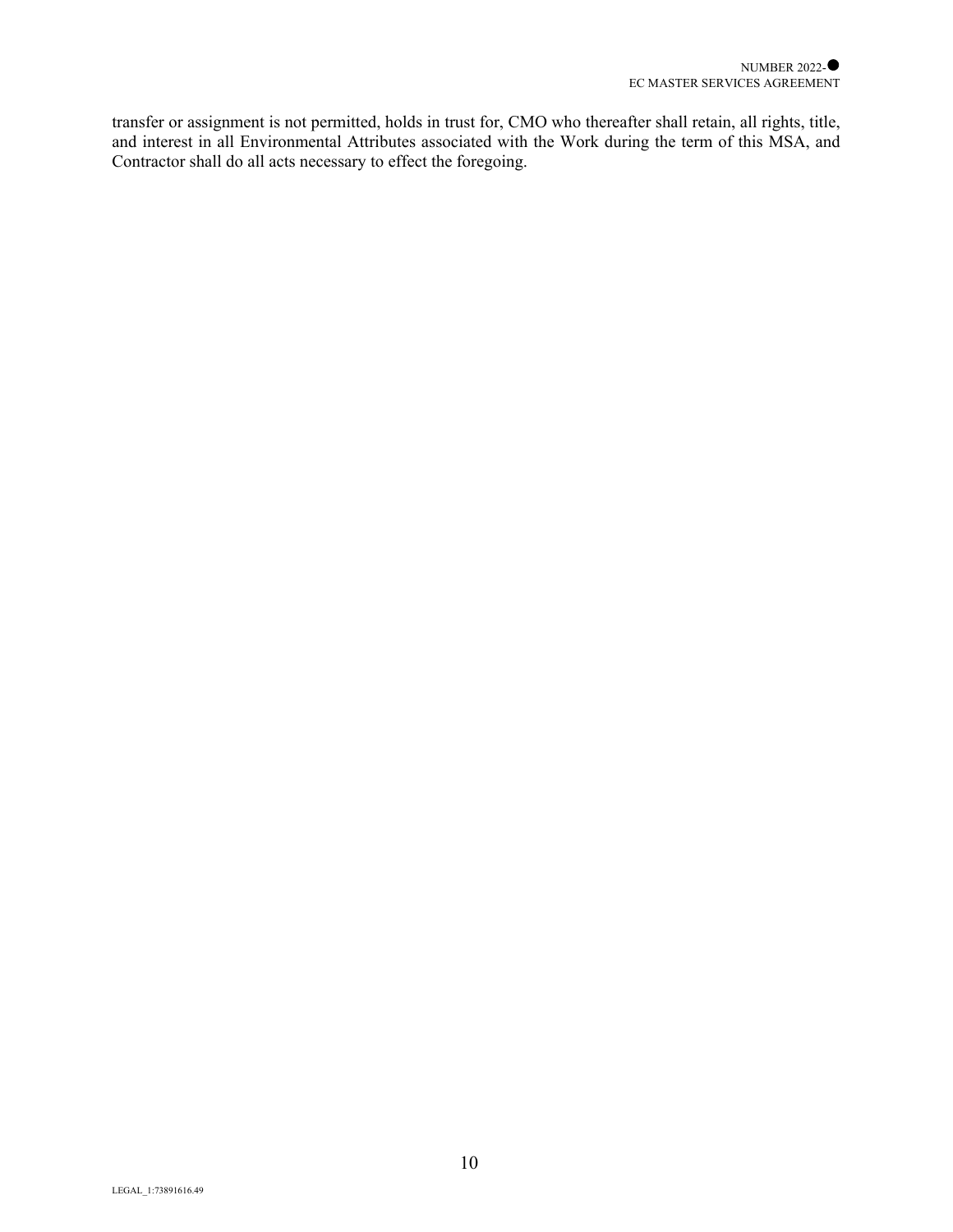### <span id="page-11-0"></span>**ARTICLE 4 REPRESENTATIONS AND WARRANTIES**

#### <span id="page-11-1"></span>**4.1 Representations and Warranties**

Contractor represents and warrants to and covenants with CMO that:

- (a) it is duly incorporated, validly existing, and in good standing under the laws of its jurisdiction of incorporation, and is duly qualified to do business in all jurisdictions in which qualification is necessary in order to transact its business and perform its obligations set out in this MSA;
- (b) it has full power, authority, and right to execute and deliver this MSA, to make the representations, warranties, and covenants set out herein, and to perform its obligations under this MSA in accordance with its terms. This MSA has been validly executed by an authorized representative of Contractor, and constitutes a valid and legally binding and enforceable obligation of Contractor;
- (c) it has and will, at its own expense, procure all permits, certificates and licenses required by Applicable Law for the performance of the Work;
- (d) as of the Effective Date, and throughout the term of this MSA, the Contractor has no exclusivity arrangements with any Subcontractor that obligates the Contractor to utilize that Subcontractor in the performance of the Work except for those disclosed in writing to CMO; and
- <span id="page-11-2"></span>(e) in performing its obligations under this MSA, the Contractor shall exercise the standard of care, skill, judgment and diligence that would normally be provided by an experienced and prudent contractor supplying similar services and work.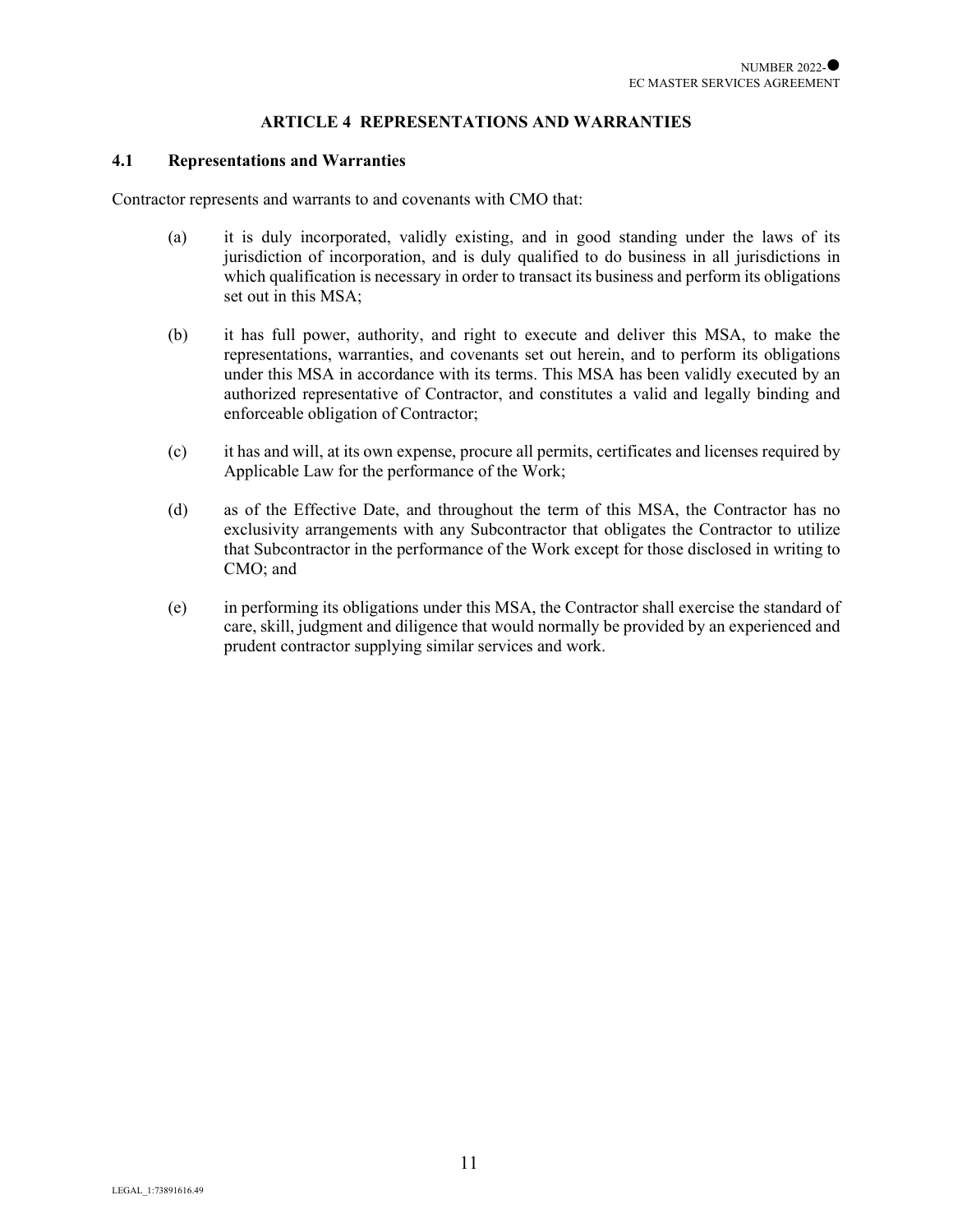# <span id="page-12-0"></span>**ARTICLE 5 CONTRACTOR MANAGEMENT**

#### <span id="page-12-1"></span>**5.1 Record Keeping and Reporting Requirements**

- (a) Through the performance of the Work the Contractor shall prepare, maintain and deliver records generated in accordance with the provisions of this MSA, including detailed reports of Blue Box Material collected, delivered and received, and any required annual emissions report. Such obligations shall apply to all Work, unless otherwise specified in this MSA.
- (b) CMO may at any time, and from time to time, waive the requirement to include any particular item in any report in connection with the Work or may reduce the frequency of any report, but in such event shall have the right to reinstate any item and increase the frequency of reporting to the times provided in this MSA.
- (c) For clarity, nothing in this Section [5.1](#page-12-1) shall relieve the Contractor from its obligation to execute the Work to completion in accordance with the requirements of this MSA.

#### <span id="page-12-2"></span>**5.2 Subcontractors**

- (a) The Contractor may, subject to this Section [5.2,](#page-12-2) subcontract portions of the Work to Subcontractors. The Contractor shall, and shall cause the Subcontractors to, perform the Work in accordance with the provisions of this MSA.
- (b) The Contractor shall, with respect to subcontracts between the Contractor and its Subcontractors, provide CMO, upon request, with a copy of subcontracts entered into between the Contractor and its Subcontractors, and all applicable amendments and changes, redacted to prevent disclosure of commercial information.
- (c) The Contractor shall in all cases be fully responsible to CMO for all of its obligations under this MSA that are subcontracted to a Subcontractor and for all acts and omissions of all Subcontractors even if such Subcontractor was preselected or approved by CMO.

# <span id="page-12-3"></span>**5.3 Access to the Work**

- (a) Without limiting the generality of any other provision in this MSA, at all times requested by CMO or the Manager, the Contractor shall, at no expense to CMO or the Manager, provide CMO, the Manager and their respective professional advisors, auditors and consultants, and any Person authorized by CMO or the Manager with access to the Work (including the staff performing the Work and the Equipment being used to perform the Work) to monitor, observe and review any Work (including the staff performing the Work and the Equipment being used to perform the Work) being performed and the Contractor shall, and shall cause the Subcontractors to, provide, and cooperate with CMO or the Manager in providing, such access. The Contractor shall provide access to such Work (including the staff performing the Work and the Equipment being used to perform the Work) whenever and wherever it is in progress and the Contractor shall provide sufficient, safe and proper facilities in respect of such access. Without limiting the generality of the foregoing, during such access, CMO or the Manager may monitor the Work (including the staff performing the Work and the Equipment being used to perform the Work).
- (b) If any Work is found by CMO or the Manager, acting reasonably, not to be in accordance with the requirements of this MSA, the Contractor shall, at no expense to CMO or the Manager, make good such defective Work.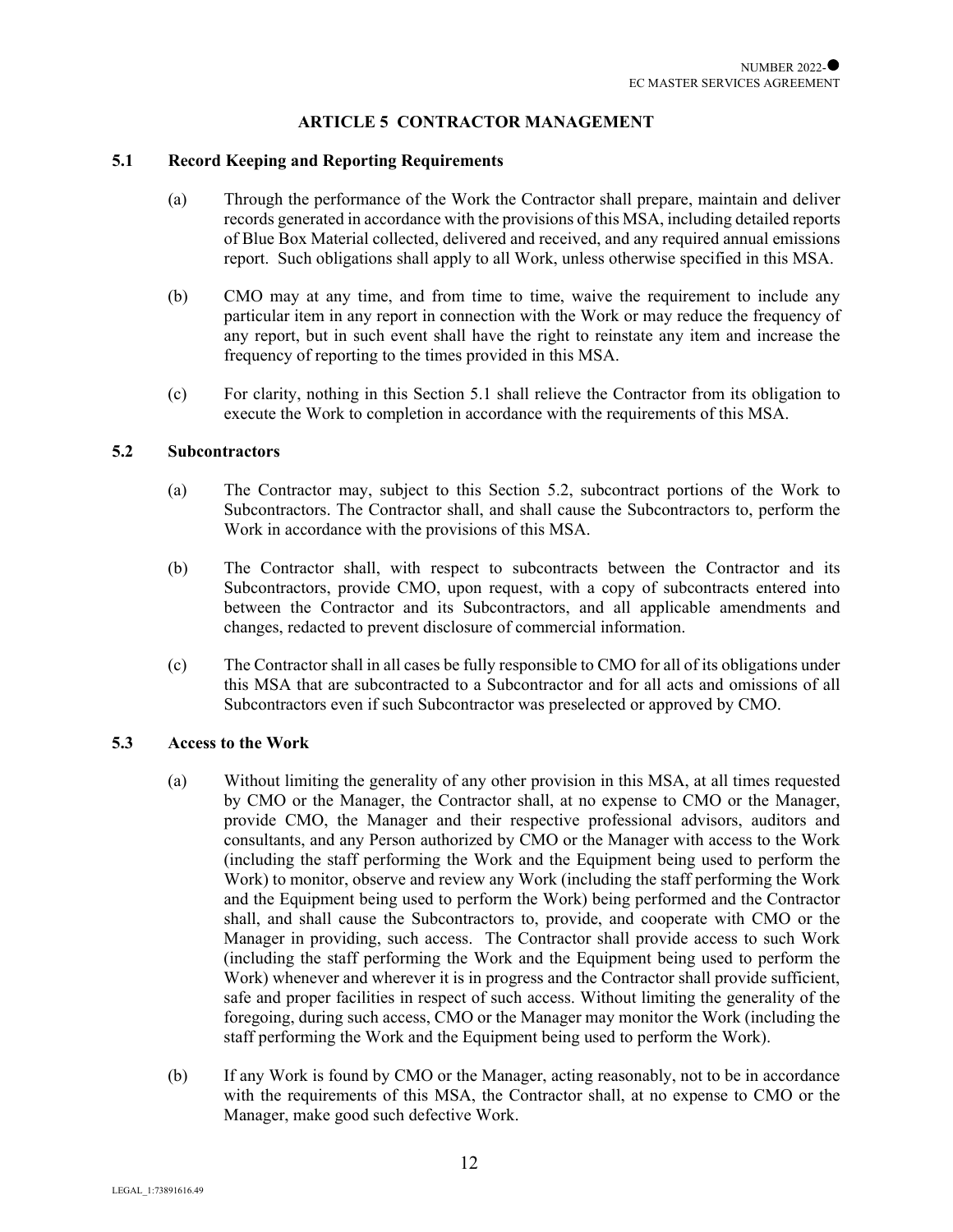(c) CMO, and other parties identified by CMO, shall be entitled to use information obtained pursuant to this Section [5.3](#page-12-3) for the administration of this MSA and any internal purposes.

# <span id="page-13-0"></span>**5.4 Contingency Plan**

If the Contractor's Work is not compliant with the terms of this MSA, CMO may direct the Contractor, at the Contractor's expense, to:

- (a) prepare and present to CMO, for review and approval, a contingency plan ("Contingency Plan") as soon as practical, but not later than three (3) Business Days after the earlier of the Contractor becoming aware of, or CMO notifying the Contractor of, Work that is not compliant with the terms of this MSA. Such Contingency Plan shall demonstrate how the Contractor shall address the non-compliant Work and prevent similar non-compliant Work in the future; and
- (b) commence the implementation of the Contingency Plan approved by CMO as soon as practical, but not later than within two (2) Business Days of CMO approving the Contingency Plan; and
- (c) otherwise take all measures necessary to address the Work that is not compliant with the terms of this MSA.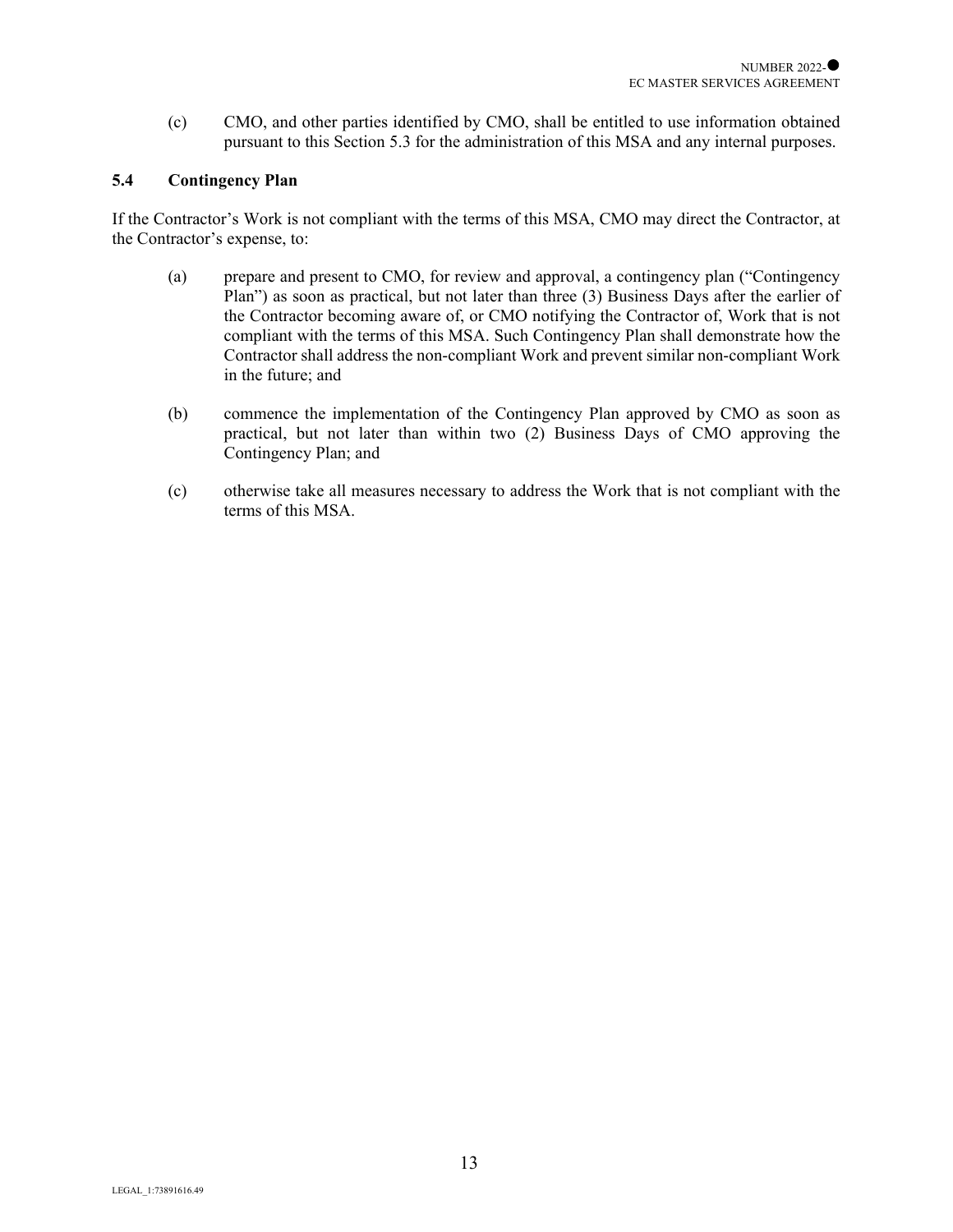# <span id="page-14-0"></span>**ARTICLE 6 COMPENSATION**

### <span id="page-14-1"></span>**6.1 Canadian Funds**

All amounts in this MSA are in Canadian funds.

#### <span id="page-14-2"></span>**6.2 Documentation and Payment**

- (a) CMO may issue a purchase order in respect of each Statement of Work. Any such purchase order shall be solely for the convenience of CMO and, notwithstanding any of the provisions set out in such purchase order, shall not create any binding obligations of either CMO or the Contractor or in any way be deemed to supersede or amend this MSA or any Statement of Work or be considered to form part of this MSA or any Statement of Work.
- (b) On or before the fourteenth (14th) calendar day after the start of each calendar month, the Contractor shall have submitted all monthly reports to be provided by the Contractor pursuant to this MSA, including Statements of Work, related to the Work performed during the immediately prior calendar month (collectively, the "Work Reports for the Month") to:

# **[insert CMO address]**

#### Attention: **[insert CMO contact name]**

- (c) The Work Reports for the Month shall comply with the requirements of this MSA and include the monthly work reports pursuant to Section 4.1 of Exhibit 1 to a Statement of Work.
- (d) For clarity, the Work Reports for the Month shall be deemed not to have been received by CMO, payment shall be withheld by CMO, and CMO shall have no obligation to make any payments in respect of a calendar month until CMO has received all items required from the Contractor in respect of such calendar month, pursuant to the provisions of this MSA, including the applicable Statements of Work, and the items are deemed acceptable to CMO, at its discretion.
- (e) For each calendar month during the SoW Term, CMO shall pay the Contractor the Contract Price for the Work performed in accordance with the requirements of the MSA, during the immediately prior calendar month, calculated in accordance with each applicable Statement of Work, as the case may be, provided the Contractor has summited the Work Reports for the calendar month to CMO in respect of such immediately prior calendar month. For clarity, CMO may disagree with, and dispute, the content of the Work Reports for the Month.
- (f) Where the Contractor disputes the amount of a payment, the Contractor shall issue a written notice to CMO describing the reasons for the disputed amount.
- (g) Price adjustments may be made pursuant to Section [6.4.](#page-15-1)
- (h) The Contractor shall inform CMO of any payment errors that result in overpayment by CMO in a timely manner by issuing a written notice informing CMO of the credit necessary to correct such error in the next payment or, if the overpayment is in respect of the last payment, by issuing a refund to CMO within twenty (20) calendar days.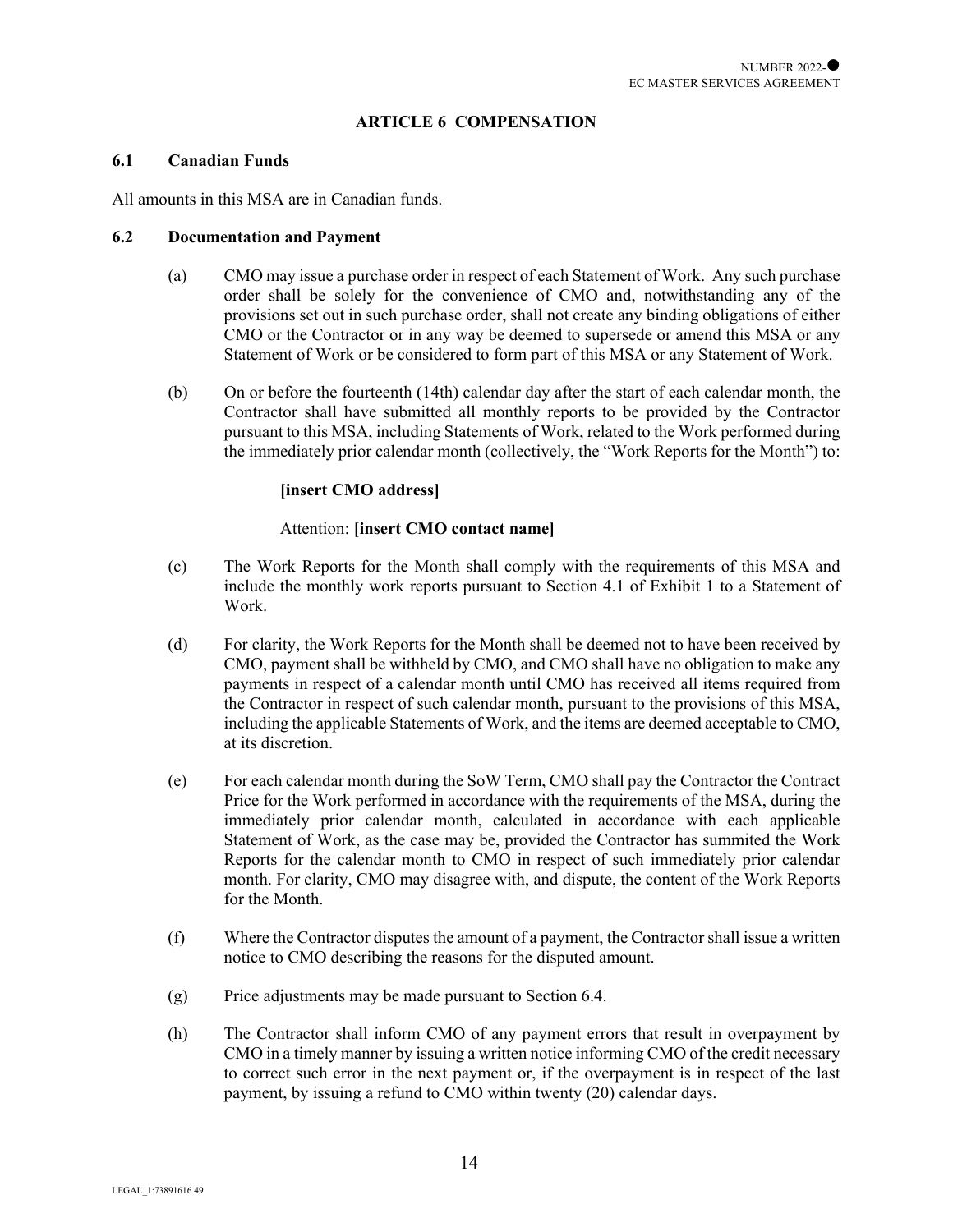# <span id="page-15-0"></span>**6.3 Taxes**

Except for the applicable Value Added Taxes payable by CMO pursuant to any Statements of Work, all taxes, including any sales, use, excise and similar value added taxes, however denominated or measured, imposed upon the price or compensation under this MSA or any Statements of Work, or upon the Work provided hereunder or thereunder, or based on or measured by gross receipts or net income, or measured by wages, salaries or other remuneration of the Contractor's employees, will be solely the responsibility of the Contractor. The Contractor will deposit, or cause to be deposited, in a timely manner with the appropriate taxing authorities all amounts required to be withheld. If CMO is required to pay any such applicable Value Added Taxes to any taxing jurisdiction, the Contractor will remit the amount of any such tax to CMO upon demand thereof.

# <span id="page-15-1"></span>**6.4 Price Adjustment**

Price adjustments may be specified in a Statement of Work.

# <span id="page-15-2"></span>**6.5 Monies Due to CMO**

In the event there are any monies payable to CMO by the Contractor under the terms of this MSA, CMO shall invoice the Contractor for such amounts and the Contractor shall pay such amounts to CMO in accordance with such invoice.

# <span id="page-15-3"></span>**6.6 Other Requirements**

The Contractor is not eligible for any payment until after the performance of Work under a Statement of Work.

# <span id="page-15-4"></span>**6.7 Interest**

The Contractor shall be entitled to interest upon any amounts owing for more than thirty (30) calendar days on account of delay in payment by CMO, until payment of the unpaid amount. The interest shall be simple interest payable monthly at a rate of one percent (1%) per annum plus Prime.

# <span id="page-15-7"></span><span id="page-15-5"></span>**6.8 Limited Liabilities**

- (a) Subject to Section [6.8\(b\),](#page-15-6) the total cumulative liability of the Contractor to CMO for all Losses and Claims of any kind with respect to this MSA, whether based on tort, negligence, contract, warranty, strict liability or otherwise shall be the total amount of the Contract Price paid to the Contractor for the Work, provided that in the first twelve (12) months after the Effective Date, such total cumulative liability shall be the greater of (i) the total amount of the Contract Price paid to the Contractor for the Work and (ii) CMO's reasonable estimate of the Contract Price expected to be paid to the Contractor for the Work during the first twelve (12) months after the Effective Date (the "Contractor Liability Threshold").
- <span id="page-15-6"></span>(b) The Contractor Liability Threshold and Section [6.8\(a\)](#page-15-7) shall not apply to any Losses and Claims arising out of, or in consequence of, any one or more of the following for which there shall be no limit of liability:
	- (i) all costs to complete the Work, in accordance with this MSA, including the applicable Statements of Work, that are in excess of Contract Price; and
	- (ii) indemnification by the Contractor as set out in Section [7.2\(a\).](#page-17-3)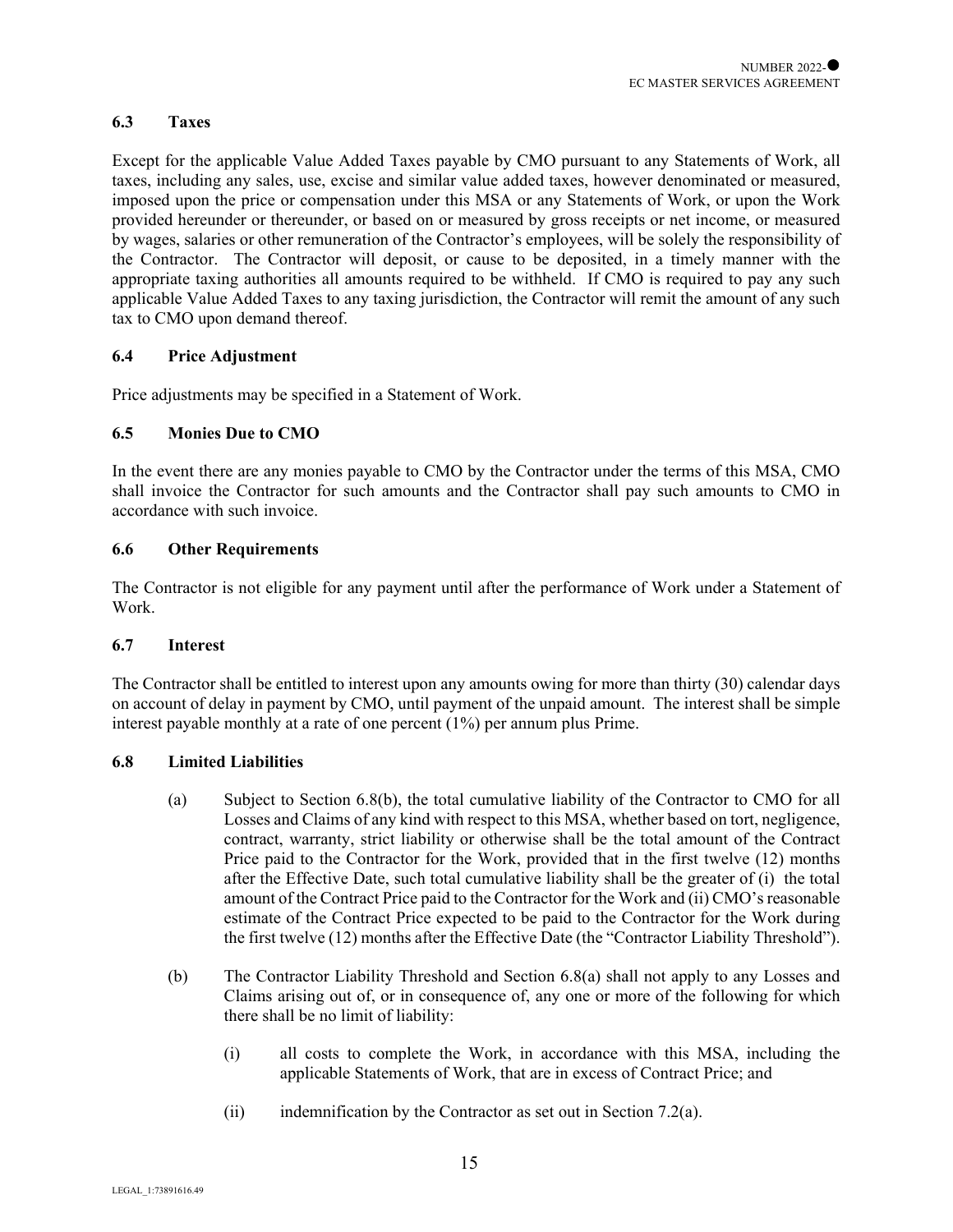- <span id="page-16-1"></span>(c) Subject to [6.8\(d\),](#page-16-0) the total cumulative liability of CMO to the Contractor for all Losses and Claims of any kind with respect to this MSA, whether based on tort, negligence, contract, warranty, strict liability or otherwise shall be the total amount of the Contract Price paid to the Contractor for the Work, provided that in the first twelve (12) months after the Effective Date, such total cumulative liability shall be the greater of (i) the total amount of the Contract Price paid to the Contractor for the Work and (ii) CMO's reasonable estimate of the Contract Price expected to be paid to the Contractor for the Work during the first twelve (12) months after the Effective Date (the "CMO Liability Threshold").
- <span id="page-16-0"></span>(d) The CMO Liability Threshold and Section [6.8\(c\)](#page-16-1) shall not apply to any Losses and Claims arising out of, or in consequence of, indemnification by CMO as set out in Section [7.2\(b\)](#page-18-0) for which there shall be no limit of liability.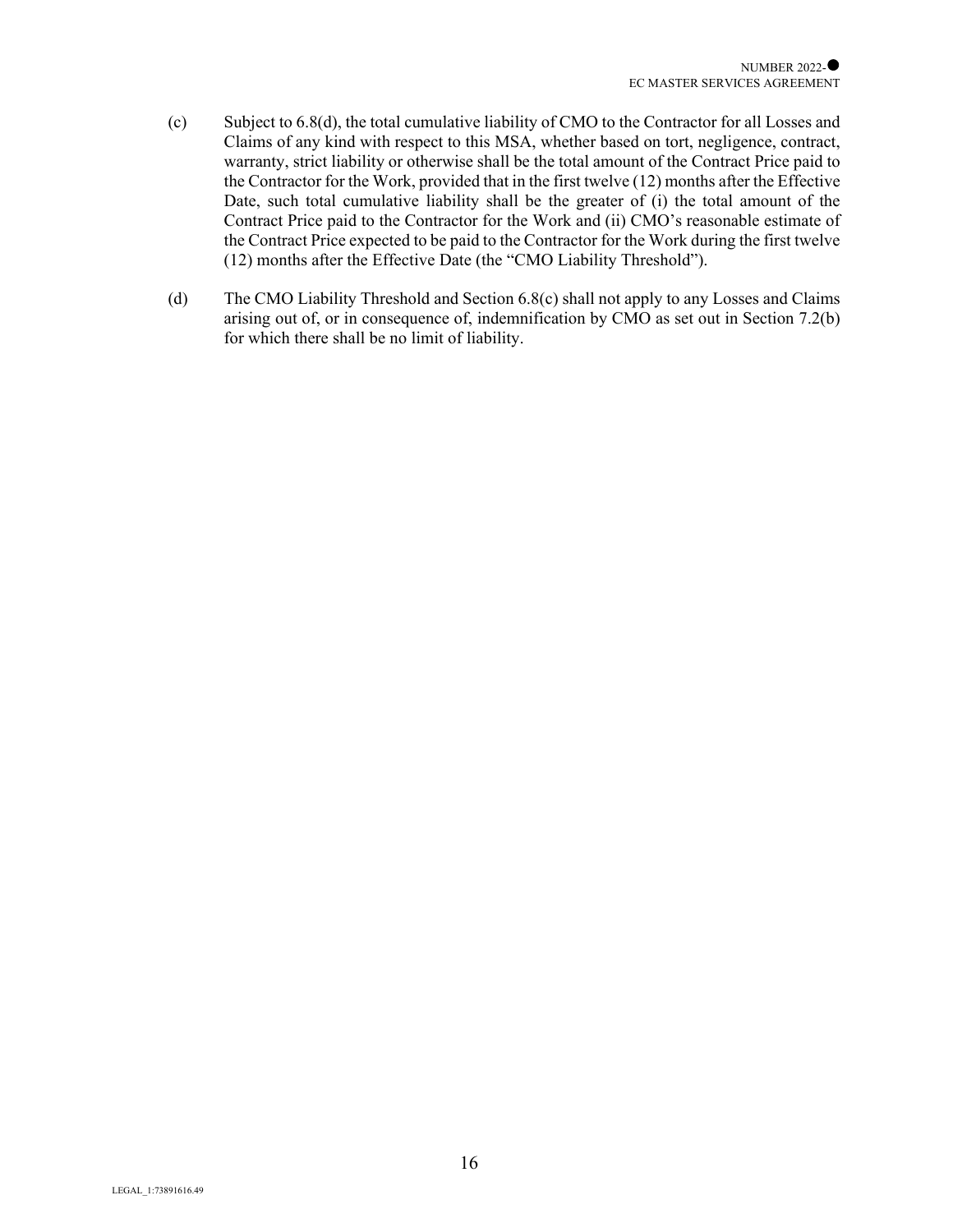# <span id="page-17-0"></span>**ARTICLE 7 FAILURE TO PERFORM, REMEDIES AND TERMINATION**

# <span id="page-17-1"></span>**7.1 Time of the Essence**

- (a) Time shall be of the essence for the performance of the Contractor's obligations under this MSA, including the performance and completion of the Work. The Work shall be delivered within the time promised, failing which CMO reserves the right to terminate this MSA, or portion thereof including one or more Statements of Work, in accordance with Section [7.5](#page-20-0) without penalty or prejudice.
- (b) In a case that the Contractor fails to perform the Work in accordance with the terms, conditions and specifications of this MSA, including any Statements of Work, CMO may give the Contractor notice as a written warning detailing the performance failure.

# <span id="page-17-3"></span><span id="page-17-2"></span>**7.2 Responsibility for Damages/Indemnification**

- (a) Contractor Indemnity
	- (i) The Contractor shall indemnify and hold harmless CMO, the Manager and their respective officers, directors, employees, agents and representatives (collectively, the "CMO Indemnitees") from and against any and all Losses and Claims brought against, suffered, sustained or incurred by the CMO Indemnitees, directly or indirectly arising out of this MSA attributable, wholly or in part, to:
		- (A) bodily injury, sickness, disease or death or to damage to or destruction of tangible property occurring in or on the premises or any part thereof and as a result of activities under this MSA;
		- (B) any negligent acts or omissions by, or willful misconduct of, the Contractor, its officers, agents, servants, employees, licensees or subcontractors, including failing to exercise the standard of care, skill judgment and diligence required pursuant to Section [4.1\(e\);](#page-11-2)
		- (C) failure to comply with, or breach of, any of the Contractor's obligations under this MSA;
		- (D) damages caused by the Contractor, its officers, agents, servants, employees, licensees or subcontractors, or arising from the execution of the Work, or by reason of the existence or location or condition of Work or any materials, plan or Equipment used thereof or therein, or which may happen by reason of the failure of the Contractor, its officers, agents, servants, employees, licensees or subcontractors to do or perform any or all of the several acts or things required to be done by them under this MSA;
		- (E) any assessment (including compliance orders and administrative penalties) or allegations of non-compliance under the Regulation or the (Ontario) *Resource Recovery and Circular Economy Act, 2016* directly attributable, in whole or in part, to the acts or omissions of the Contractor, its officers, agents, servants, employees, licensees or subcontractors, except to the extent such assessment is attributable to the negligence, willful misconduct or breach of this MSA by CMO;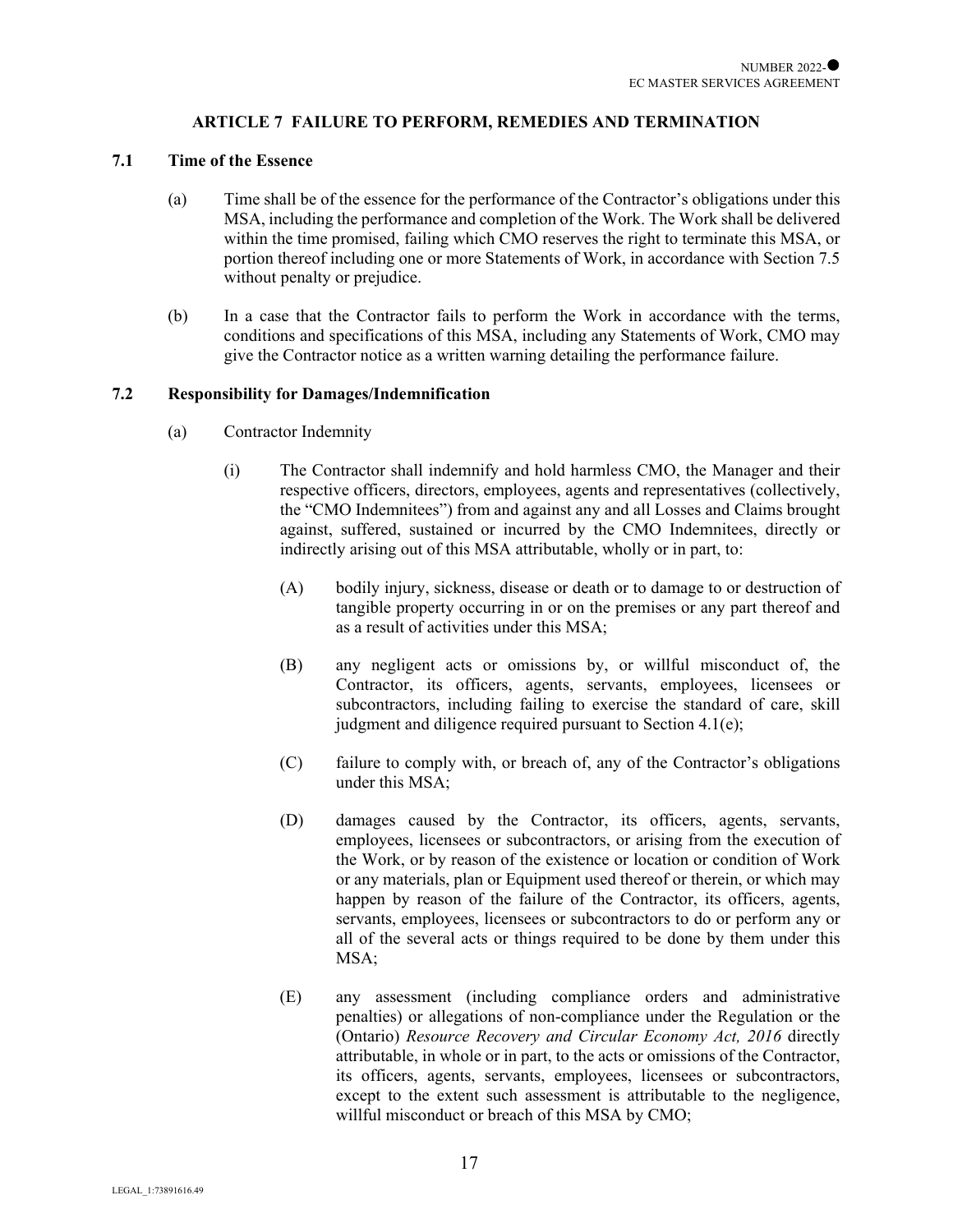- (F) any failure or delay by CMO to submit any required report or other information to the registry, as defined in the (Ontario) *Resource Recovery and Circular Economy Act, 2016* resulting from the acts or omissions of the Contractor, its officers, agents, servants, employees, licensees or subcontractors;
- (G) any failure of the Contractor, its officers, agents, servants, employees, licensees or subcontractors to comply with the (Ontario) *Occupational Health and Safety Act* (or the regulations thereunder);
- (H) any finding or declaration that a CMO Indemnitee is an "employer" for the purposes of the (Ontario) *Occupational Health and Safety Act* in connection with a breach of the (Ontario) *Occupational Health and Safety Act* (or the regulations thereunder) by the Contractor, its officers, agents, servants, employees, licensees or subcontractors in connection with the Work; or
- (I) any fines, penalties or orders of any kind that may be levied or made in connection therewith pursuant to the (Ontario) *Environmental Protection Act*, the *Ontario Water Resources Act*, the (Ontario) *Dangerous Goods Transportation Act* or other similar Applicable Law, whether federal or provincial, due to the presence of, or exposure to, or release of (including any spill discharge, escape, emission, leak, deposit, dispersion, or migration into the environment) any hazardous materials, contaminants or pollutants in, into or through the natural environment in relation to the Work.
- (ii) Without limiting the generality of any other provision in this MSA, the Contractor shall indemnify and hold the CMO Indemnitees harmless from and against any and all Losses and Claims brought against, suffered, sustained or incurred by the CMO Indemnitees attributable to, wholly or in part, any acts or omissions either in negligence or nuisance whether wilful or otherwise by the Contractor, its officers, agents, servants, employees, licensees or subcontractors.
- (iii) Notwithstanding any other provision in this MSA, indemnification by the Contractor pursuant to this Section [7.2\(a\)](#page-17-3) shall include claims, demands, actions, suits and other proceeding by Persons against the CMO Indemnitees for consequential, indirect, incidental, special, exemplary, punitive or aggravated damages, loss profits or revenues or diminution in value.
- (iv) The Contractor acknowledges that CMO holds the benefit of any provision in this MSA, including under this Section [7.2\(a\),](#page-17-3) that is expressly intended to extend to include the Manager, as a third party beneficiary, as trustee and agent for the Manager. CMO shall be entitled to enforce the rights of the Manager, as a third party beneficiary, under such provisions.
- <span id="page-18-0"></span>(b) CMO Indemnity

CMO shall indemnify and hold harmless the Contractor, and its respective elected officials, officers, directors, employees, agents and representatives (the "Contractor Indemnitees") from and against any and all Losses or Claims brought against, suffered, sustained or incurred by the Contractor Indemnitees, directly or indirectly arising out of this MSA attributable, wholly or in part, to any negligent acts or omissions by, or willful misconduct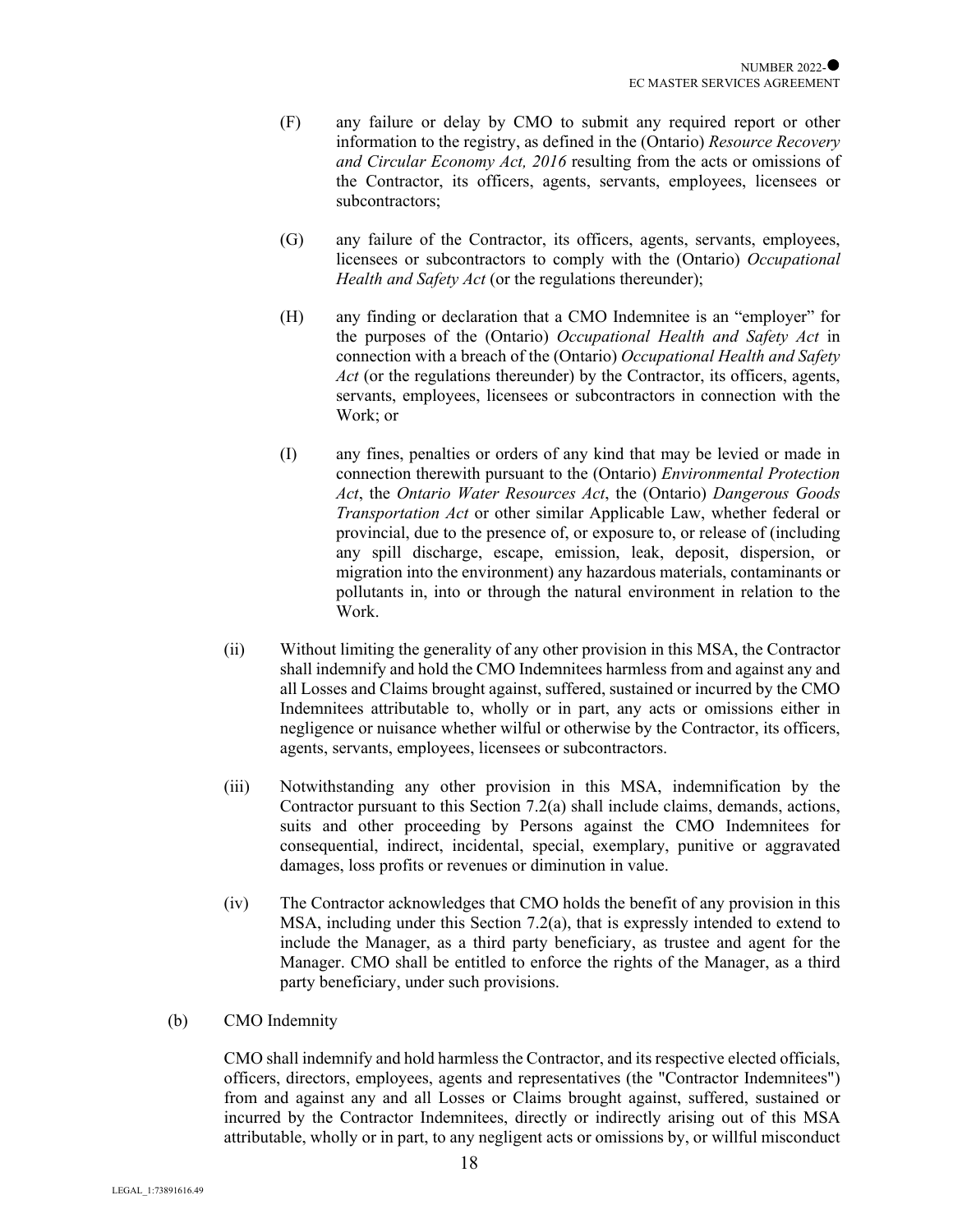of, CMO, its officers, agents, servants, employees, licensees or contractors (other than the Contractor).

# <span id="page-19-0"></span>**7.3 COVID-19**

- (a) The Contractor's duties shall include managing the effects of the Current Pandemic Conditions on the performance of the Work and performing the Work in compliance with the Current Pandemic Conditions.
- (b) The costs, expenses and time of performing the Work in compliance with the Current Pandemic Conditions have been considered in setting the Contract Price and the schedule for completion of the Work and, notwithstanding any other provision in this MSA, shall not be the basis for an increase in the Contract Price or an extension of the schedule for completion of the Work.

#### <span id="page-19-1"></span>**7.4 Force Majeure**

- (a) Subject to Section 7.4(b), "Force Majeure Event" means any event or circumstance beyond the reasonable control of either CMO or the Contractor (other than a lack of funds or other financial reason) including the following:
	- (i) Unusually Severe Adverse Weather Conditions; and
	- (ii) riots, war, rebellion, sabotage and atomic or nuclear incidents.
- (b) A Force Majeure Event shall not include the following events or circumstances:
	- (i) weather conditions that are not Unusually Severe Adverse Weather Conditions;
	- (ii) unlawful or illegal strike or lockout or work slowdowns or staff shortage or other unlawful or illegal labour disruption or job action;
	- (iii) an electricity system outage, unless the electricity system outage affects an entire Eligible Community and persists for at least forty-eight (48) hours and is caused by a Force Majeure Event;
	- (iv) unavailability of, or delays in delivery or breakage of, or shortage of, Equipment or materials, unless such unavailability, delays, breakage or shortage are caused by a Force Majeure Event;
	- (v) the quantity of Blue Box Material collected or received differs from the Contractor's expectations;
	- (vi) delay or other failure arising out of the nature of the Work to be done, or from any normal difficulties that may be encountered in the performance of the Work, having regard to the nature thereof;
	- (vii) if and to the extent the Party seeking to invoke the Force Majeure Event has caused the applicable Force Majeure Event by its (and, in the case of the Contractor, Subcontractor's) fault or negligence; or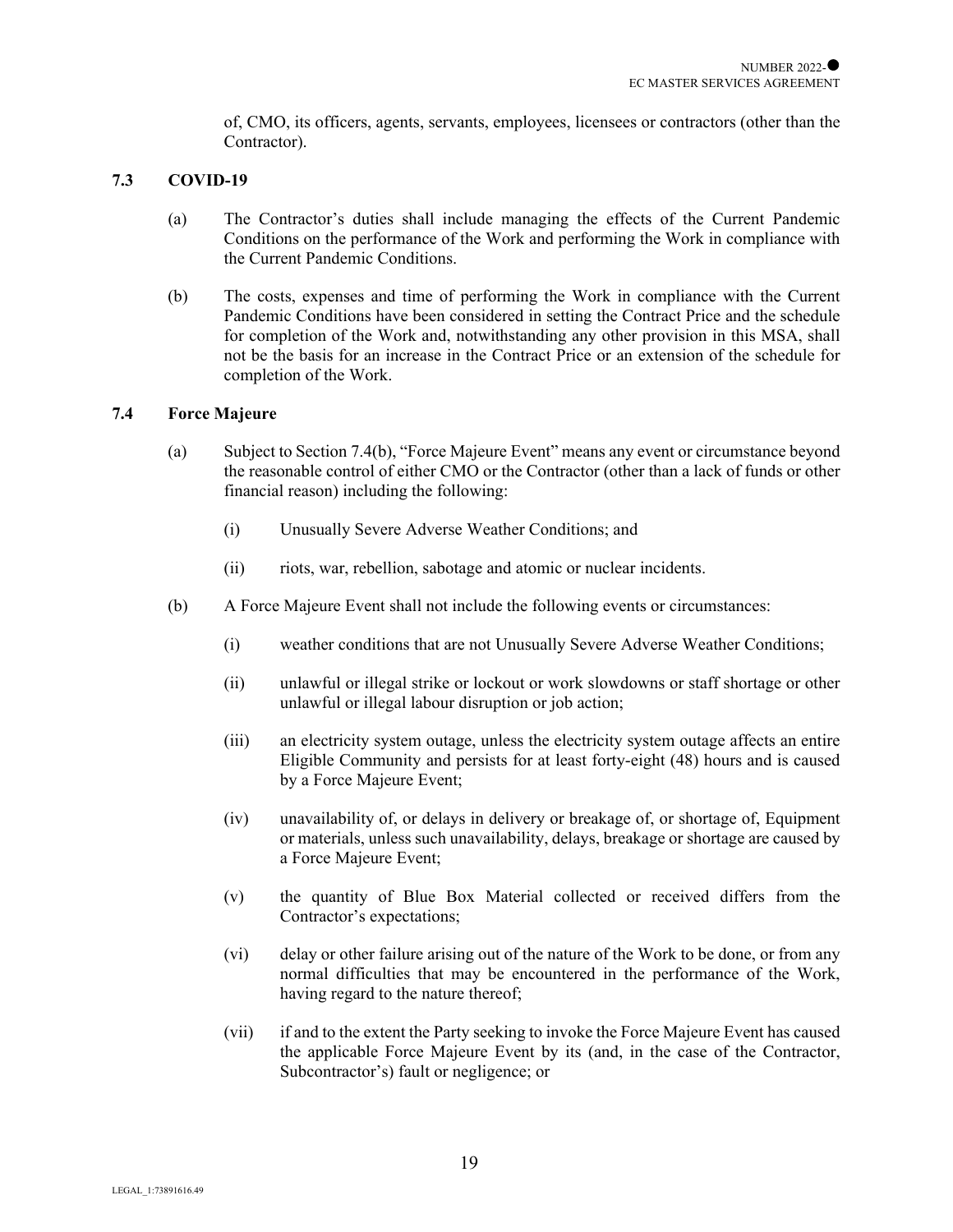- (viii) if and to the extent the Party seeking to invoke the Force Majeure Event has failed to use reasonable efforts to prevent or remedy the Force Majeure Event, so far as possible and within a reasonable time period.
- (c) Circumstances relating to the COVID-19 pandemic shall not be regarded as a Force Majeure Event, unless circumstances arising in connection with the COVID-19 pandemic change materially from Current Pandemic Conditions in a manner that causes a new failure or delay in a Party's fulfillment or performance of any term of this MSA that would otherwise constitute a Force Majeure Event.
- (d) A Party that experiences a Force Majeure Event shall use all commercially reasonable efforts to end the Force Majeure Event, ensure the effects of the Force Majeure Event are minimized and resume full performance under this MSA.
- (e) In the event that either CMO or the Contractor shall be unable to fulfil, or shall be delayed, or shall be prevented from the fulfilment of, its obligation under this MSA by reason of a Force Majeure Event, then either Party shall forthwith notify the other in writing and CMO shall either: terminate this MSA or any affected Statements of Work as soon as reasonably practicable in writing and without any further payments being made; or authorize the Contractor to continue the performance of this MSA in writing with such adjustments and/or amendments as required by the existence of the Force Majeure Event and as agreed upon by both Parties acting reasonably. If the Parties cannot agree upon the adjustments and/or amendments, it is agreed by the Parties that this MSA shall be immediately terminated with no further obligations by either Party.
- (f) For the purposes of clarification and notwithstanding any other provision in this MSA, the Contractor shall be solely responsible for maintaining all Work, including collection services, as applicable, in all circumstances that are not Force Majeure Events.

# <span id="page-20-0"></span>**7.5 MSA Termination**

- (a) Any termination of this MSA or termination of the Contractor's right to perform the Work (or any part thereof) by CMO shall be without prejudice to any other rights or remedies CMO may have.
- (b) Without prejudice to any other right or remedy CMO may have under this MSA, CMO may terminate this MSA, or any Statements of Work, or terminate the Contractor's right to perform the Work (or any part thereof) as follows:
	- (i) notwithstanding any other section of this MSA, if there is a Legislative Change, immediately, upon written notice being provided to the Contractor;
	- (ii) if there is a Material Contractor Default, immediately, upon written notice being provided to the Contractor;
	- (iii) if there is a Contractor Default and the Contractor has failed to cure such Contractor Default within ten (10) Business Days after receipt of notice of such Contractor Default, immediately, upon written notice being provided to the Contractor; and
	- (iv) if the Parties cannot agree upon a Change Order, immediately, upon written notice being provided to the Contractor. Without limiting the generality of the foregoing, CMO may exercise the right of termination provided for in this Section 7.5(b)(iv),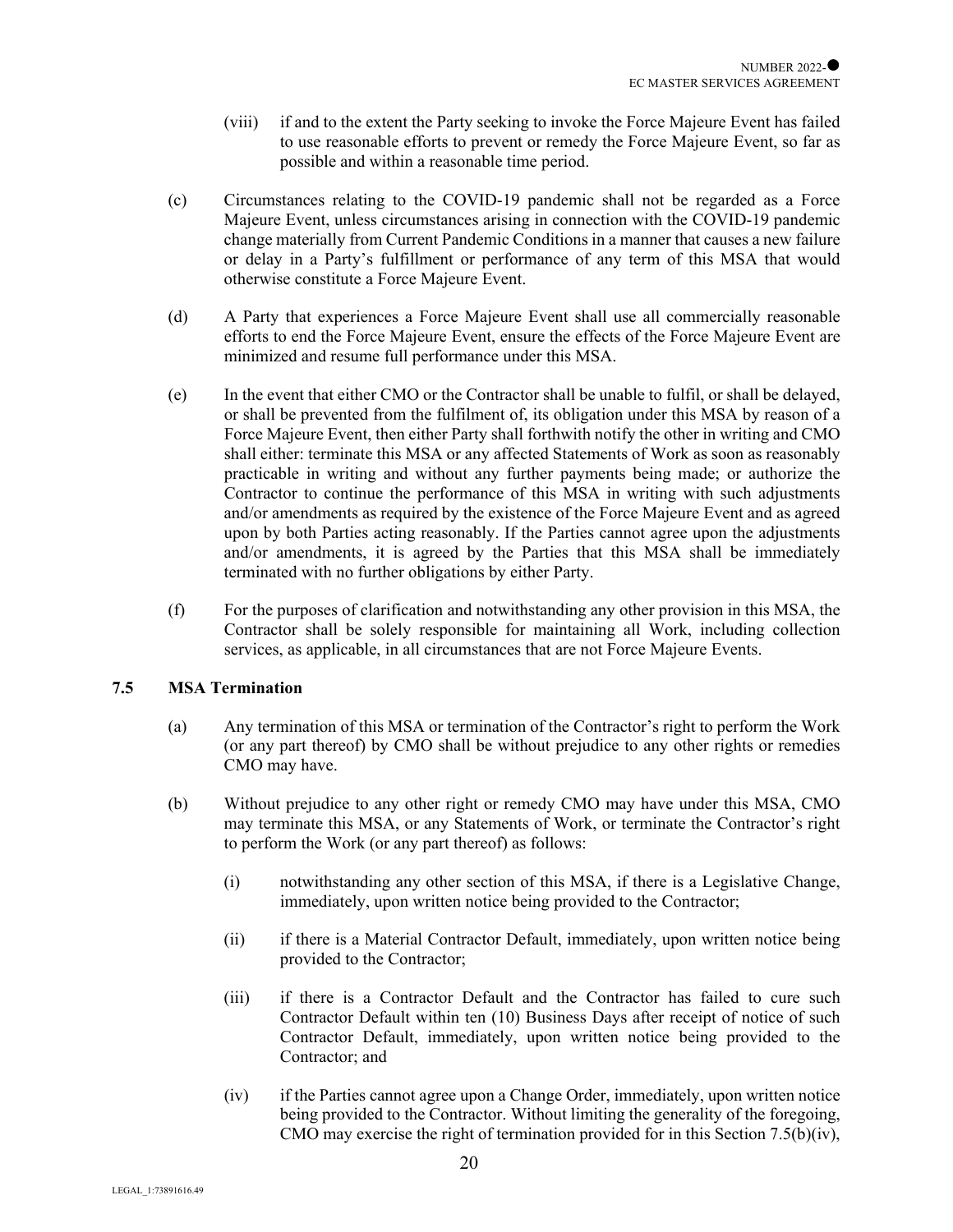if the Parties cannot agree upon a Change Order in respect of (i) a Communications pursuant to Section 8.16 or (ii) a change, alteration and/or amendment to the Work to be implemented after December 31, 2025.

- (c) If CMO terminates this MSA or any Statement of Work as noted above, CMO is entitled to:
	- (i) Take possession immediately of all the Blue Box Material;
	- (ii) Withhold any further payments to the Contractor until the completion of the Work; and
	- (iii) Recover from the Contractor, any loss, damage, and expense incurred by CMO by reason of the Contractor's default which may be deducted from any monies due, or becoming due, to the Contractor.
- (d) For clarity, if CMO terminates this MSA or any Statement of Work because of a Legislative Change or pursuant to Section 7.5(b)(iv), then, subject to the other provisions of this MSA, CMO shall only be required to pay the Contractor for the Work performed prior to the date of termination, less any amounts already paid for Work performed, and not for lost profits.

# <span id="page-21-0"></span>**7.6 Remedies**

- (a) The rights and remedies of CMO as set forth in any provision of this MSA, including Section 7.5, shall not be exclusive and are in addition to any other rights or remedies provided by law or in equity or otherwise.
- (b) The exercise of any remedy provided by this MSA does not relieve the Contractor from any liability remaining under this MSA.
- (c) CMO may take such steps as it considers necessary to remedy any breach of contract and any damages or expenditures thereby incurred by CMO plus a reasonable allowance for overhead may be collected by deduction or set-off pursuant to Section 7.5(b).
- (d) No waiver of any right or obligation of either Party hereto shall be effective unless in writing, specifying such waiver, and executed by the Party against whom such waiver is sought to be enforced. Except as otherwise set forth in this MSA, no failure to exercise, or delay in exercising, any rights, remedy, power or privilege arising from this MSA shall operate or be construed as a waiver thereof, nor shall any single or partial exercise of any right, remedy, power, or privilege hereunder preclude any other or further exercise thereof or the exercise of any other right, remedy, power, or privilege. A waiver by either Party of any of its rights under this MSA on any occasion shall not be a bar to the exercise of the same right on any subsequent occasion or of any other right at any time.

# <span id="page-21-1"></span>**7.7 Disputes**

- (a) If there is a dispute between CMO and the Contractor as to their respective rights and obligations, the Parties shall use the following dispute resolution procedures to resolve such dispute:
	- (i) The Parties shall attempt to resolve the dispute through informal discussions with the assistance of the Manager;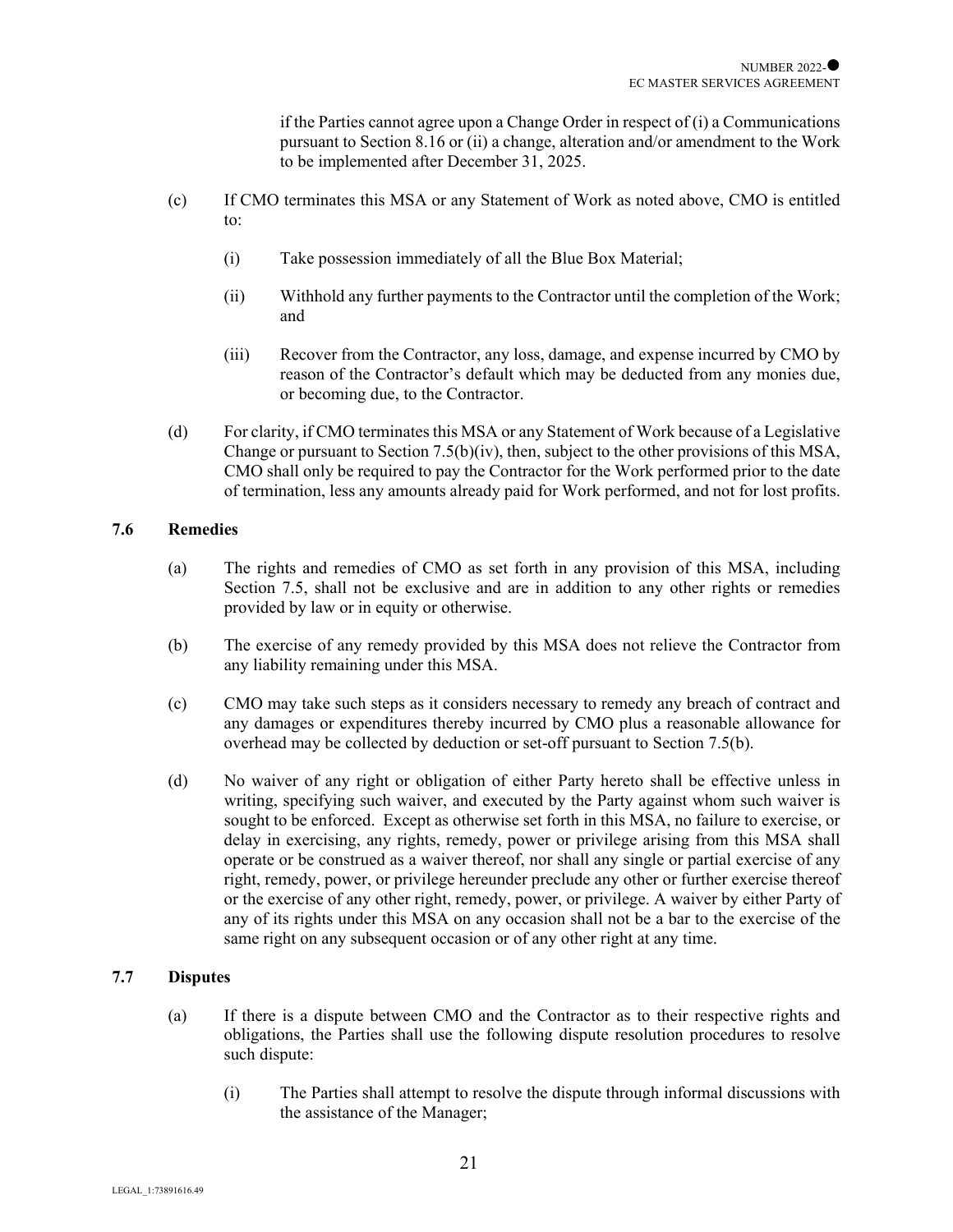- (ii) If either Party believes the dispute will not be resolved through informal discussion, the dispute shall be referred by the parties to non-binding mediation whereby the fees and expenses of the mediator will be divided equally (i.e., 50/50) between CMO and the Contractor. The mediator will be appointed jointly by the Parties; and
- (iii) If the Parties are unable to resolve the dispute within a period of thirty (30) calendar days after the first mediation session, the dispute shall be resolved through binding arbitration in accordance with Section [7.8.](#page-22-0)

# <span id="page-22-0"></span>**7.8 Arbitration**

- (a) As provided for in Section 7.7(b)(iii), Disputes shall be resolved through binding arbitration in accordance with the Arbitration Act, 1991, S.O. 1991, c.17 ("Arbitration Act"), as amended from time to time.
- (b) CMO and the Contractor shall agree on an arbitrator within ten (10) Business Days after either Party receives notice. If the Parties fail to agree, either Party may apply to a court of competent jurisdiction for the appointment of an arbitrator in accordance with the Arbitrations Act, as amended.
- (c) No one shall be named or act as an arbitrator who is interested in any way financially in this MSA or in the business affairs of either Party or has been directly or indirectly involved to settle the matter.
- (d) The arbitrator is not authorized to make any decision inconsistent with this MSA or any Statement of Work, nor shall the arbitrator modify or amend any of this MSA terms.
- (e) The Parties agree that the award made by the Arbitrator shall be final and binding and shall in all respect be kept and observed.
- (f) The arbitrator, or arbitral tribunal, will apportion the costs of the arbitration to the Parties.
- (g) The Contractor shall be deemed to abandon the matter if no arbitrator has been appointed within six (6) months of CMO's receipt of the notice specified in Section 7.8(b).
- (h) No matter may be submitted to arbitration except in accordance with the above provisions.

# <span id="page-22-1"></span>**7.9 Choice of Forum**

Any legal suit, action, litigation, or proceeding of any kind whatsoever in any way arising out of, from or relating to this MSA shall be instituted in the courts of the City of Toronto, Ontario, and each Party irrevocably submits to the exclusive jurisdiction of such courts in any such suit, action, litigation or proceeding. Service of process, summons, notice, or other document by mail or personal service to such Party's address set forth herein shall be effective service of process for any suit, action, litigation or other proceeding brought in any such court. Each Party agrees that a final judgment in any such suit, action, litigation, or proceeding is conclusive and may be enforced in other jurisdictions by suit on the judgment or in any other manner provided by law. The Parties irrevocably and unconditionally waive any objection to the venue of any action or proceeding in such courts and irrevocably waive and agree not to plead or claim in any such court that any such action or proceeding brought in any such court has been brought in an inconvenient forum.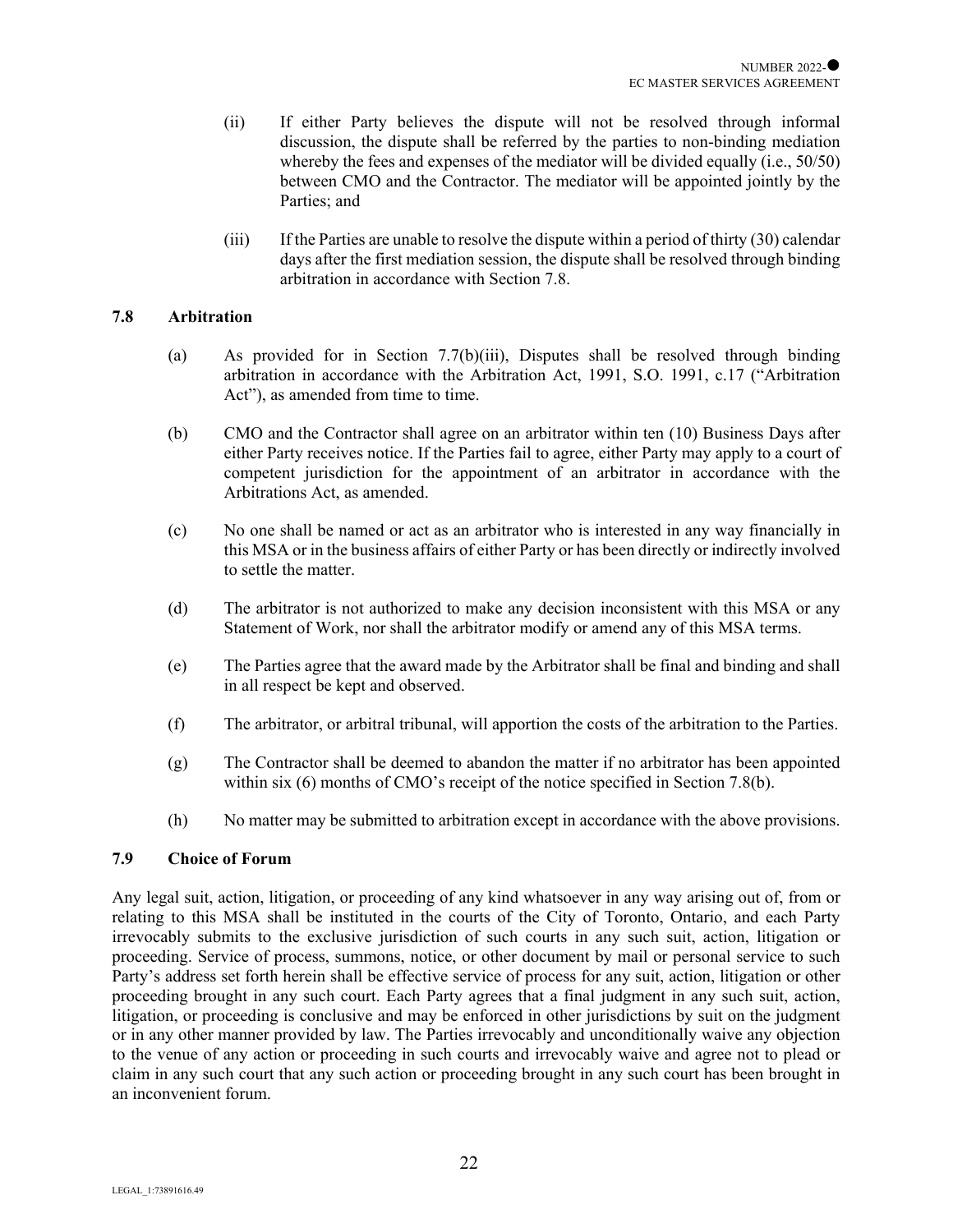### <span id="page-23-0"></span>**ARTICLE 8 STANDARD CONDITIONS**

#### <span id="page-23-1"></span>**8.1 Governing Laws**

This MSA will be interpreted and governed by the laws of the Province of Ontario.

#### <span id="page-23-2"></span>**8.2 Compliance with Laws and Permits**

- (a) The Contractor shall comply in all material respects with Applicable Laws and shall perform and complete the Work, and cause the Work to be performed and completed, in accordance with and in compliance with all Applicable Laws, including all Applicable Laws related to the environment and health and safety. If there is a conflict between the standards required by Applicable Laws, then Contractor shall perform and complete the Work in compliance with the higher or more rigorous standard.
- (b) The Contractor shall obtain, and shall ensure Subcontractors obtain, all permits, permissions, licences, and approvals required to perform the Work.

### <span id="page-23-3"></span>**8.3 Assignment**

This MSA enures to the benefit of and is binding upon the Contractor and CMO and their successors and permitted assigns. The Contractor shall not assign, transfer (including a change in control of Contractor), convey or otherwise dispose of this MSA, including any rights or obligations under this MSA, or its power to execute such MSA, without the prior written consent of CMO.

#### <span id="page-23-4"></span>**8.4 Contractor to Make Examinations**

- (a) The Contractor has made its own examination, investigation, and research regarding proper methods of providing the Work and all conditions affecting the Work under this MSA, and the labour, equipment and materials needed thereon, and the quantity of the work to be performed. The Contractor agrees that it has satisfied itself based on its own investigation and research regarding all such conditions, that its conclusion to enter into this MSA was based upon such investigation and research, and that it shall make no claim against CMO because of any of the estimates, statements or interpretations made by any officer or agent of CMO that may be erroneous.
- (b) With the exception of Force Majeure events or as otherwise provided in this MSA, the Contractor assumes the risk of all conditions, foreseen and unforeseen, and agrees to continue to provide the Work without additional compensation under whatever circumstances may develop other than as provided herein.

#### <span id="page-23-5"></span>**8.5 Access to Records**

(a) The Contractor shall maintain in its designated local office full and complete operations, customer, financial and service records, including, as applicable to the Work, records related to arranging, establishing or operating a collection system and records related to arranging, establishing or operating a promotion and education program, in each case in accordance with the Regulation (collectively, the "Records") that at any reasonable time shall be open for inspection and copying for any reasonable purpose by CMO or the Manager. In addition, the Contractor shall maintain in its head office reporting records and billing records pertaining to this MSA that are prepared in accordance with Generally Accepted Accounting Principles (GAAP) reflecting the Work. The Records shall include all records and payments under this MSA, as adjusted for additional and deleted services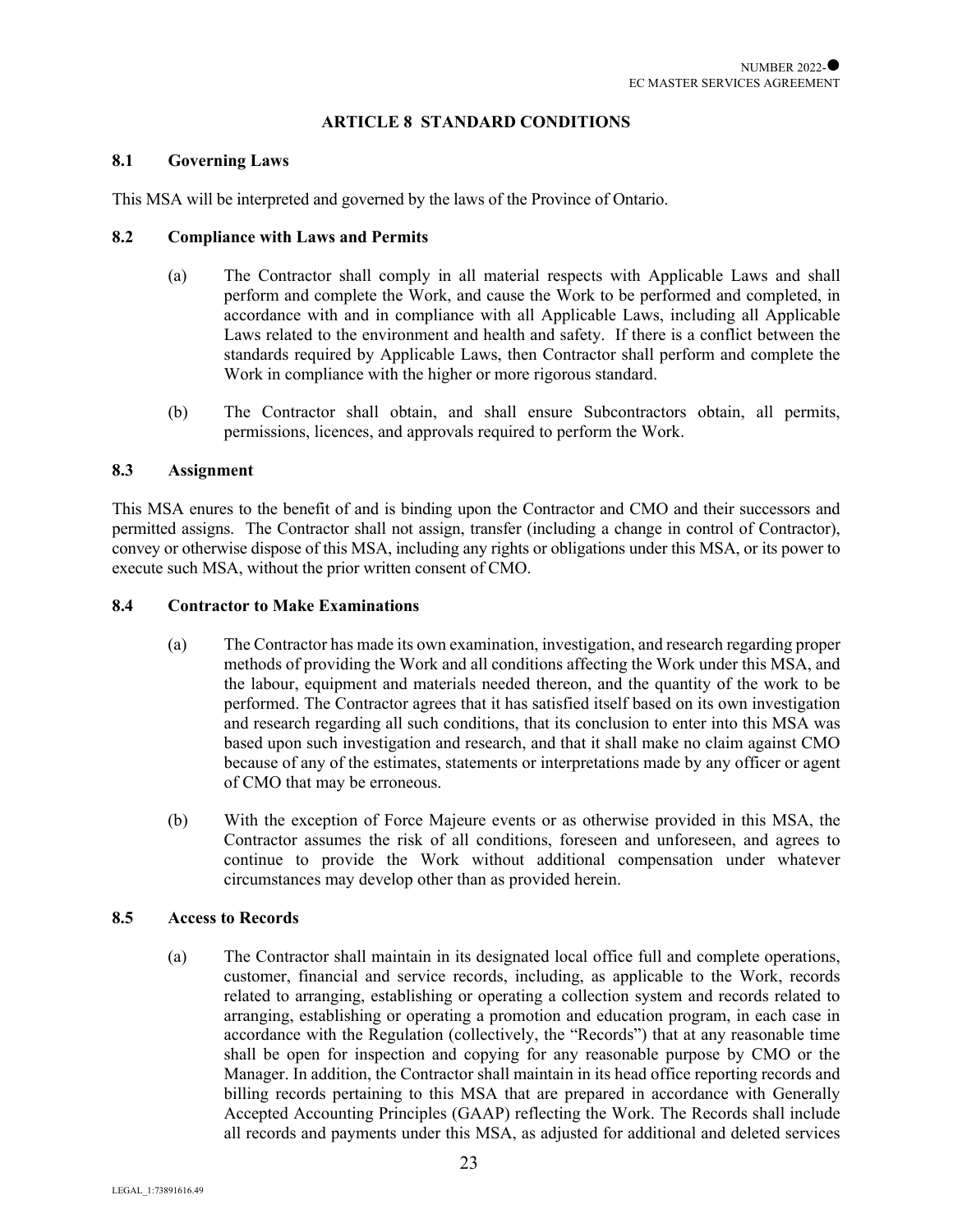provided under this MSA. CMO or the Manager shall be allowed access to the Records for audit (including, as applicable to the Work, for an audit of practices and procedures implemented in respect of Part VI of the Regulation in accordance with Section 67 of the Regulation) and review purposes.

- (b) The Contractor shall make available copies of certified weighscale records for Blue Box Materials collected under this MSA on request within two (2) Business Days of the request by CMO or the Manager. The weighscale records may be requested for any period during the term of this MSA.
- (c) All records related to this MSA shall be maintained, and access granted pursuant to this Section 8.5, throughout the term of this MSA and for at least five (5) years thereafter.

#### <span id="page-24-1"></span><span id="page-24-0"></span>**8.6 Insurance**

- (a) The Contractor shall at its own expense obtain and maintain for the term of this MSA:
	- (i) Commercial general liability insurance on an occurrence basis for an amount not less than five million (\$5,000,000) dollars per each occurrence, five million (\$5,000,000) dollars general aggregate and a two million (\$2,000,000) dollars products-completed operations aggregate limit. The policy shall include CMO and the Manager as additional insureds with respect to the Contractor's operations, acts and omissions relating to its obligations under this MSA, such policy to include non-owned automobile liability, bodily injury, property damage, contractual liability, owners and contractors protective, products and completed operations, contingent employers liability, cross liability and severability of interest clauses.
	- (ii) Automobile liability insurance for an amount not less than five million (\$5,000,000) dollars per incident covering all owned, non-owned, hired, and leased vehicles used in the execution of this MSA.
	- (iii) Limited Pollution liability insurance, under the Commercial General Liability policy, covering sudden and accidental pollution occurrences, covering the work and services described in this MSA including coverage for loss or claims arising from contamination to third party property damage, bodily injury, cleanup costs and legal defense during the execution of this MSA. Such policy shall provide coverage for an amount not less than two million (\$2,000,000) dollars and shall remain in force for twelve (12) months following completion of work.
- (b) The Contractor shall not commence work until original certificates evidencing the insurance requirements of the Contractor, have been filed and approved by CMO.
- (c) The Commercial General Liability policy is to contain, or be endorsed to contain, the following provisions:
	- (i) The Contractor's insurance coverage shall be the primary insurance with respect to CMO, the Manager and their respective officers, directors, employees, agents and representatives. Any insurance, self-insurance, or insurance pool coverage maintained by CMO or the Manager shall be more than the Contractor's insurance and shall not contribute with it;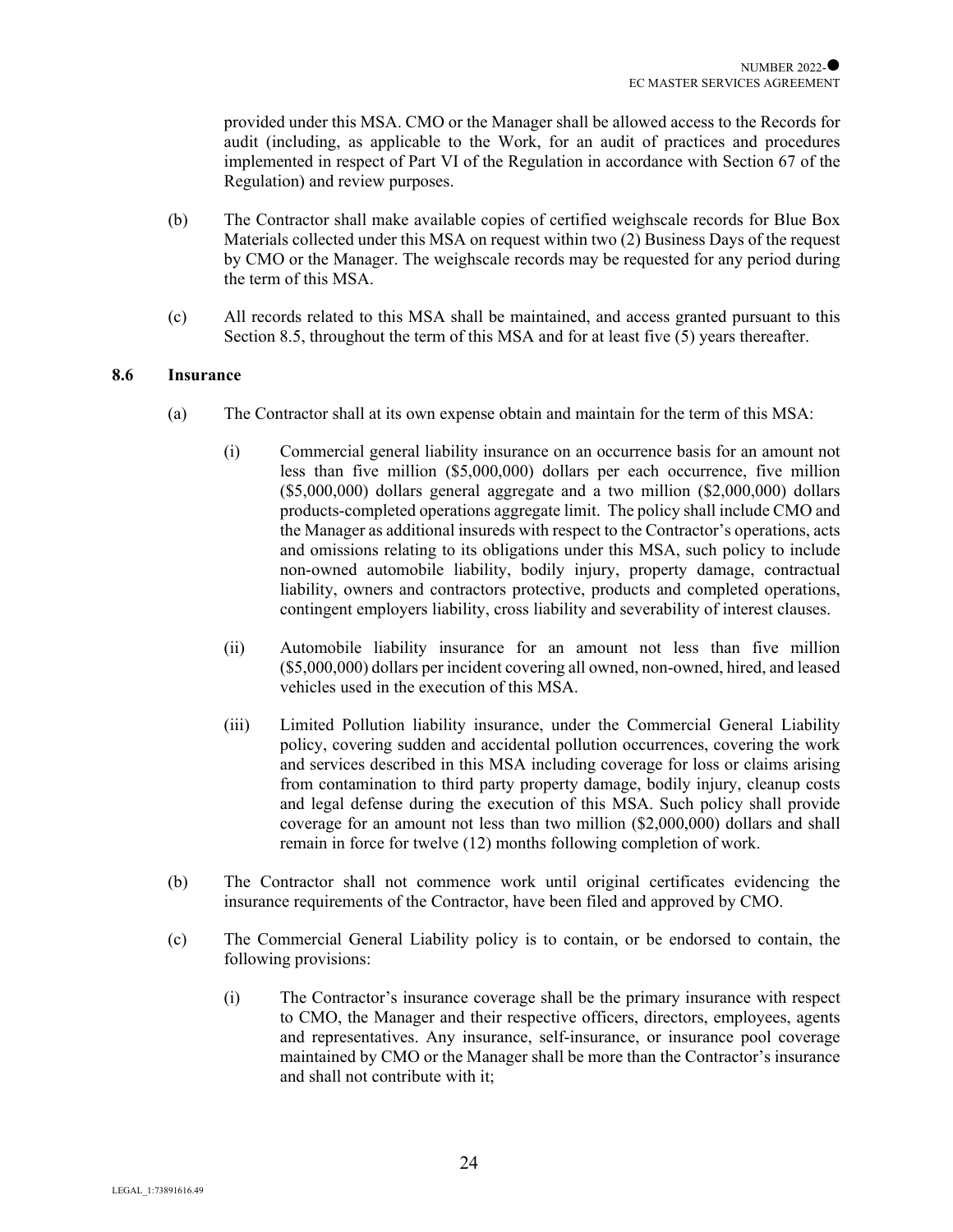- (ii) Coverage shall state that the Contractor's insurance shall apply separately to each insured against whom claim is made or suit is brought, except with respect to the limits of the insurer's liability; and
- (iii) Policies for the above must be kept continuous throughout the term of this MSA. If any of the above policies are being cancelled, the Contractor shall notify CMO and the Manager in writing at least thirty (30) calendar days prior to the effective date of cancellation. The Contractor shall provide proof of renewal or replacement of any other policies of insurance, on or before the expiry date, at the request of the CMO or Manager. CMO reserves the right to request such higher limits of insurance or other types of policies appropriate to the Work as CMO may reasonably require.
- (d) All coverages for Subcontractors shall be subject to the same insurance requirements as stated herein for the Contractor.

# **8.7 Changes to MSA**

- (a) Changes to this MSA, including any Statement of Work, may only be made in writing signed by duly authorized representatives of both Parties.
- (b) No Party shall have any obligation with respect to the implementation of a Change Order unless or until the Parties have reached agreement in writing and the Parties have entered into a Statement of Work in respect of such change.

# <span id="page-25-0"></span>**8.8 Change Management**

- (a) CMO shall be entitled to propose changes, alterations and/or amendments to the Work including removing all or a portion of the Work under any Statements of Work. If CMO deems it prudent to require a change in the Work, CMO shall notify the Contractor of the proposed change in the Work in writing ("Change Notice"). Without limiting the foregoing, CMO may issue a Change Notice using the Manager.
- (b) A Change Notice shall describe the change in the Work in sufficient detail to enable the Contractor to calculate and provide a change in cost estimate (the "Cost Estimate"), if any. The Contractor agrees that the Cost Estimate shall be provided in writing to CMO within a period of fifteen (15) Business Days or other timeline agreed to with CMO in writing from the date of receipt of the Change Notice.
- (c) The Cost Estimate shall include but is not limited to the following as it relates to the change in Work:
	- (i) A comment on whether relief from compliance with Contractor's obligations under this MSA is required;
	- (ii) Any impact on Contractor's ability to meet its obligations and the terms and conditions set out in this MSA;
	- (iii) Any amendment that may be required to be made to the terms and/or conditions of this MSA; and
	- (iv) Any change in the Contractor's costs.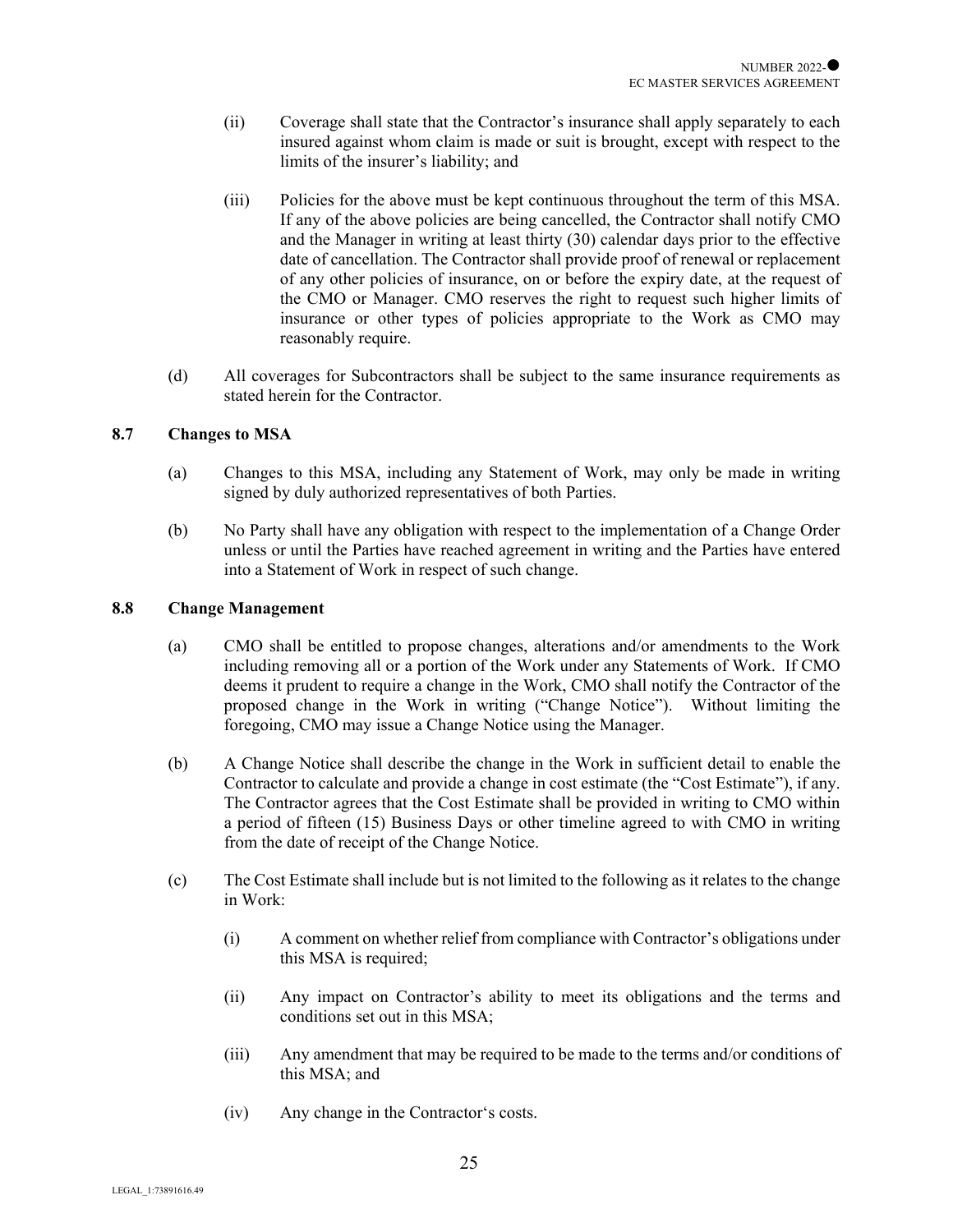- (d) As soon as practicable after CMO receives the Cost Estimate, the Parties shall act in good faith to resolve the issues set out in the Cost Estimate and Change Notice, including providing evidence that the Contractor has used best efforts, such as (where practicable) the use of competitive quotes with its subcontractors to minimize any increase in costs and maximize any reduction in costs, demonstrating that any expenditure to be incurred or avoided has been determined in a cost effective manner, and any other evidence deemed appropriate by the Contractor and CMO.
- (e) If the Contractor does not intend to use its own resources to implement any change in the Work, subject to prior written approval of CMO, the Contractor may subcontract the required resources with the objective of ensuring that it obtains best value for money when procuring any Work, services, supplies, materials, or equipment required in relation to the change in the Work.
- (f) If the Parties agree to the Cost Estimate and Change Notice, as may be modified, amended or altered by the Parties, the Parties shall document the applicable changes to the Statement of Work ("Change Order") in respect of such modified, amended or altered Cost Estimate and Change Notice within five (5) Business Days after the Contractor receives confirmation from CMO that such Cost Estimate and Change Notice are accepted. For clarity, the Cost Estimate and Change Notice shall not be implemented, unless and until, the Parties have entered into a Change Order in respect of such Cost Estimate and Change Notice.
- (g) Any change in the Work that causes, or is expected to cause, the Contractor's costs or any subcontractor's costs to decrease shall be treated as a benefit to the Contractor with the expectation and understanding that CMO will also realize a proportional financial benefit in an amount to be negotiated in good faith between the Parties. If such an understanding cannot be reached, the Parties agree to resolve the difference through the dispute resolution provisions set out in this MSA.
- (h) Contractor's Proposed Change in the Work:
	- (i) If the Contractor seeks to propose a change in the Work in accordance with an express entitlement in this MSA, it must notify CMO in writing. The Contractor, in proposing a change in the Work, agrees to provide CMO with the following information and details in writing:
		- A description of the proposed change in the Work in sufficient detail, to enable CMO to evaluate it in full;
		- Reasons in support of the Contractor's proposed change in Work;
		- Set out the details and implications of the change in the Work, including any anticipated change in the costs of providing the Work by the Contractor;
		- Indicate whether a variation to the Contract Price is proposed (and, if so, provide a detailed Cost Estimate of such proposed change); and
		- Identify an appropriate timeframe for the implementation of the change in Work.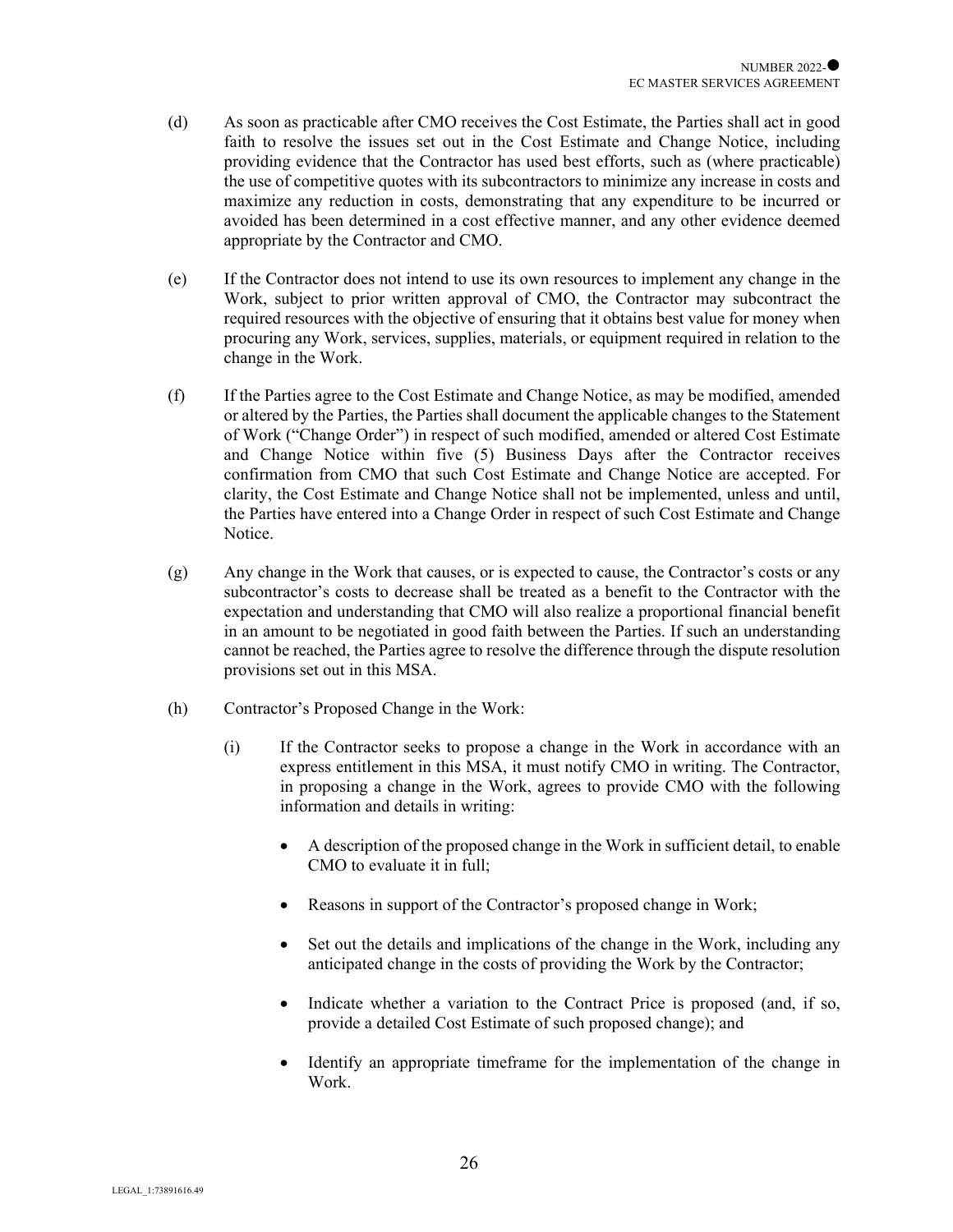- (ii) CMO agrees that it shall, in a timely manner, and in any event no later than fifteen (15) Business Days, evaluate the Contractor's proposed change in the Work, considering all relevant issues, including whether:
	- A change in the Contract Price will occur;
	- The change affects the quality of the Work or the likelihood of successful delivery of the amended Work;
	- The change will interfere with any relationship of CMO with third parties;
	- The financial strength of the Contractor is sufficient to perform the change; and
	- The change materially affects the risks or costs to which CMO is exposed.
- (iii) If CMO accepts the Contractor's proposed change in the Work, the change in the Work shall be set out in a Change Order documenting all changes to the scope of Work and/or terms and conditions of this MSA. Where CMO accepts the Contractor's change proposal CMO shall notify the Contractor in a timely manner.
- (iv) If CMO rejects the Contractor's change proposal, CMO shall provide written reasons outlining the basis upon which the change in Work is not accepted by CMO.
- (v) Unless CMO specifically agrees to an increase in the Contract Price in writing, there shall be no increase in price because of a change in the Work proposed by the Contractor.
- (vi) Any change in the Work proposed by the Contractor that causes or that is expected to cause the Contractor's costs or any subcontractor's costs to decrease shall be treated as a benefit with expectation that CMO will also realize a proportional financial benefit in an amount to be negotiated in good faith between the Parties. The Parties agree to take all reasonable steps to negotiate the proportional financial benefit in good faith, failing which the Parties agree to resolve the difference through the dispute resolution provisions set out in this MSA.
- (i) Except as specifically confirmed in writing by the Parties in accordance with this Section 8.8, all Work shall remain unaltered and shall be performed in accordance with the terms and conditions of this MSA.

# <span id="page-27-0"></span>**8.9 Conflicts and Omissions**

- (a) Neither Party to this MSA shall take advantage of any apparent error or omission in this MSA or any Statement of Work. Any Work not herein specified which is necessary for the proper performance and completion of any Work contemplated, which may be implied as included in this MSA, shall be done by the Contractor as if such Work had been specified and shall not be construed as a variation of the Work.
- (b) If the Contractor discovers any provision in this MSA which is contrary to, or inconsistent with any Applicable Law, the Contractor shall forthwith report the inconsistency or conflict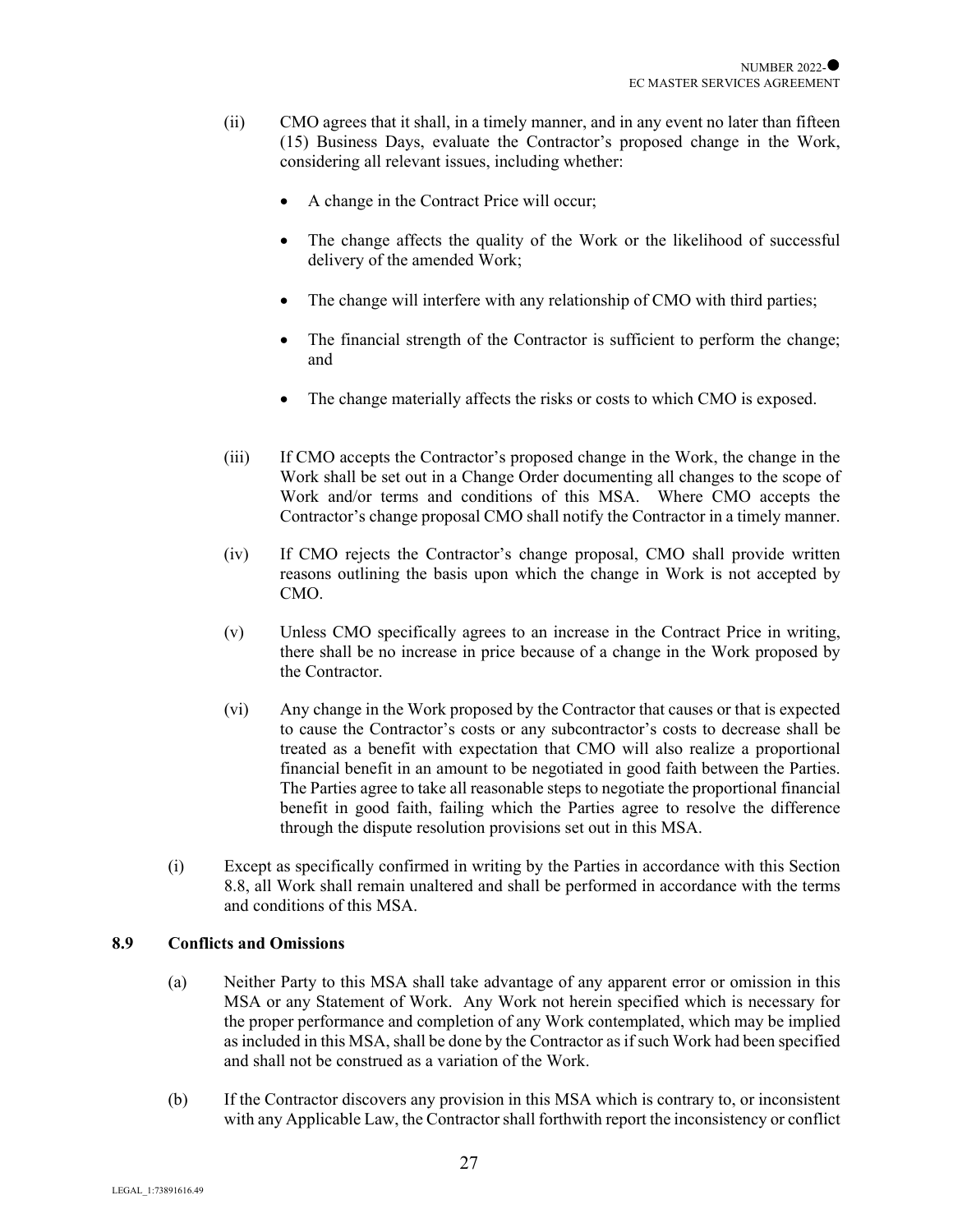to CMO in writing and shall not perform the Work impacted by such inconsistency or conflict until it receives instructions from CMO.

### <span id="page-28-0"></span>**8.10 Duty to Notify**

If the Contractor becomes aware of any problem and/or condition which may adversely affect the performance of the Work, or the ability of the Contractor to conform with any requirements for the term of this MSA, then the Contractor shall promptly, and in no event more than two (2) Business Days after becoming aware of same, notify CMO, in writing, of such occurrence and of the nature of the relevant problem or condition in sufficient detail to permit CMO to understand the nature and scope thereof. In any event, the Contractor will provide such written progress reports to CMO as reasonably requested by CMO but not less frequently than monthly unless otherwise agreed to in writing by CMO.

#### <span id="page-28-2"></span><span id="page-28-1"></span>**8.11 Intellectual Property**

- (a) Subject to Section 8.11(b) or 8.11(c) of this MSA, all Collection Data (including any Intellectual Property Rights residing therein) obtained by or made available to the Contractor in connection with this MSA (collectively, "Documentation") are the property of CMO or such other entity as identified by CMO, and Contractor shall only use such Documentation as is necessary to perform the Work in accordance with this MSA.
- (b) Notwithstanding any other provisions in Section 8.11, the Documentation that is subject to disclosure obligations or requirements to safeguard personal information for privacy purposes under the Freedom of Information and Protection of Privacy Act, the Municipal Freedom of Information and Protection of Privacy Act, an administrative or court order, and Documentation the content of which was ordinarily disclosed by the Contractor to the public in the normal course of its operations before the Effective Date, does not become part of the property of CMO pursuant to Section 8.11. Where the Contractor is complying with any of the Applicable Laws indicated in this Section 8.11(b), the Contractor shall not be considered to be breaching this MSA.
- (c) CMO acknowledges and agrees that any Documentation, regardless of whether the property of CMO pursuant to Section 8.11(a), may be a record for which the Contractor may have record retention and record destruction obligations pursuant to a municipal code. Where such requirements imposed on the Contractor conflict with requirements that CMO may have with respect to the same Documentation, the Contractor shall not be considered to be breaching this MSA, and the parties will cooperate fully in resolving the matter.
- (d) Title to and all property right, title and interest in the Work and the Documentation, including all Intellectual Property Rights and personal property rights in or to the foregoing, shall transfer and are hereby assigned to CMO free and clear of all encumbrances upon CMO making any payment in accordance with this MSA which is attributable, either in whole or in part, to the relevant Work.
- (e) The Contractor acknowledges and agrees that CMO shall have full ownership of all personal property rights and Intellectual Property Rights in any and all Documentation and Work in accordance with the terms of this MSA.
- (f) The Contractor hereby waives all rights, including any and all moral rights, in and to the Work and Documentation and shall obtain such waivers from all applicable personnel of the Contractor. Where applicable, the Contractor shall endeavor to obtain from all of the subcontractors and personnel of the Contractor the rights and waivers necessary to transfer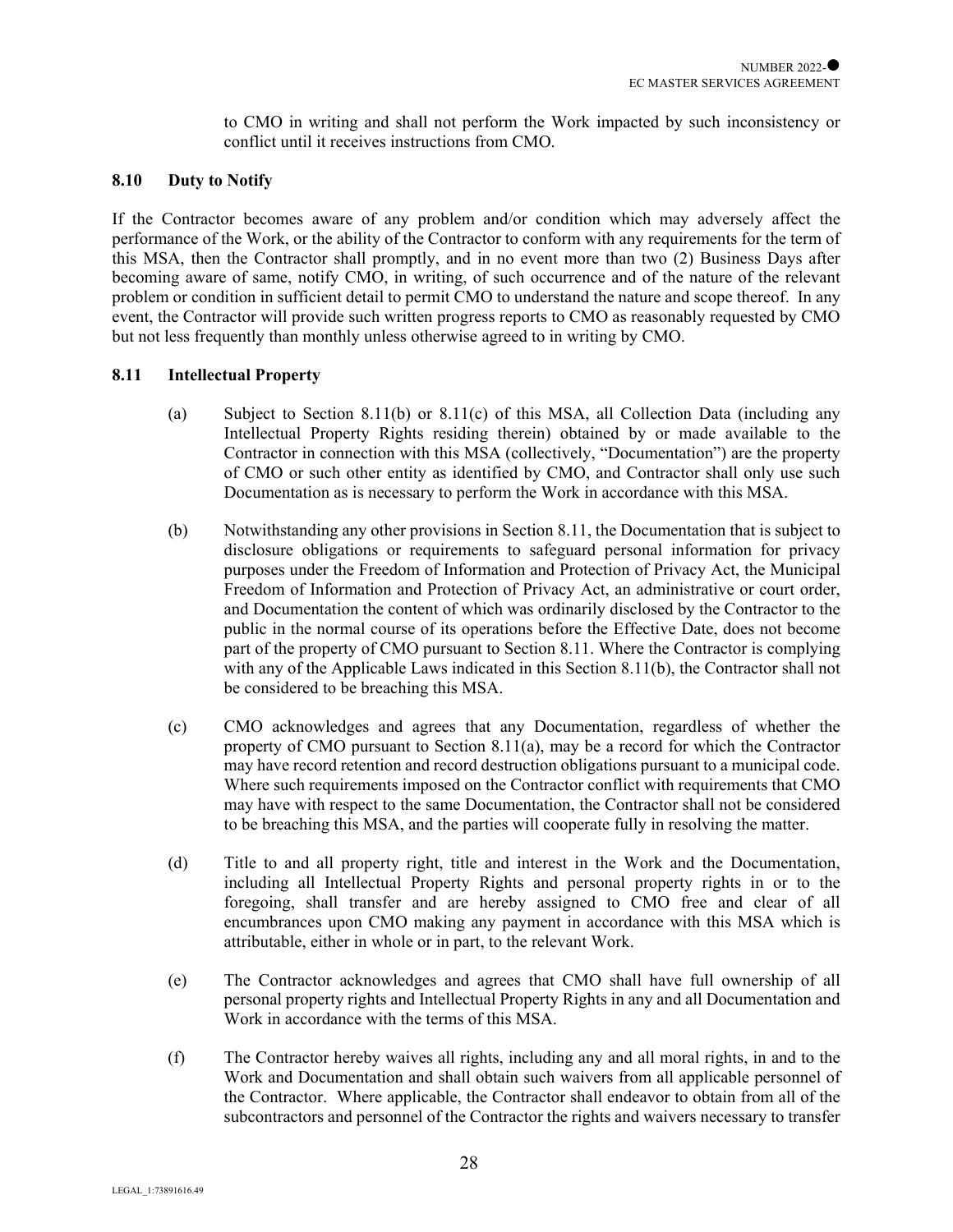the ownership of the Work and Documentation (including any Intellectual Property Rights therein or related thereto) to CMO.

(g) Subject to the terms and conditions of this MSA, the Contractor acknowledges and agrees that CMO shall be entitled to fully exploit the Work and Documentation without restriction, and CMO acknowledges and agrees that the Contractor shall be entitled to use the Documentation in accordance with the Contractor's obligations under Applicable Law as set out in Section 8.11(b) and 8.11(c). To the extent the Contractor owns or possesses any Intellectual Property Rights required for full exploitation of the Work or Documentation, the Contractor hereby grants to CMO a worldwide, exclusive, royalty-free, fully paid-up, transferable (to successors and assigns, including as a result of the acquisition of all or substantially all of the shares or assets of CMO, or if required by law), license under such Intellectual Property Rights to fully exploit the Work and Documentation. The Contractor shall enable CMO to fully exploit the Work and Documentation and any component thereof and to enjoy the full exercise of the rights conferred under this Section 8.11, including by, at CMO's request, making available or delivering to CMO where feasible as determined by the Contractor such technology (including software and data) in the Contractor's possession, custody or control as is required for CMO to exploit the Work and Documentation.

# **8.12 Confidentiality Covenant**

- (a) Confidential Information means information of or relating to a party (the "Disclosing Party") that is designated as confidential or that reasonably should be understood to be confidential given the nature of the information and the circumstances of disclosure and has or will come into the possession or knowledge of the other party (the "Receiving Party") whether such information is or has been conveyed verbally or in written or other tangible form, and whether such information is acquired directly or indirectly such as in the course of discussions or other investigations by the Receiving Party. Without limiting the foregoing, Confidential Information includes all technical, financial and business information, ideas, concepts or know-how, or relating to Work performance and Work delivery and the terms of this MSA. Confidential Information does not include information that: (i) was already known to the Receiving Party, without obligation to keep it confidential, at the time of its receipt from the Disclosing Party; or (ii) is or becomes available to the public other than as a result of a breach hereof by the Receiving Party; provided that the foregoing exceptions will not apply with respect to any personal information that is subject to privacy laws ("Confidential Information").
- (b) The Receiving Party shall:
	- (i) take all measures reasonably required to maintain the confidentiality and security of the Confidential Information of the Disclosing Party;
	- (ii) not use or reproduce Confidential Information for any purpose, other than as reasonably required to exercise or perform its rights or obligations under this MSA;
	- (iii) not disclose any Confidential Information other than to employees, agents or subcontractors of the Receiving Party ("Representatives") to the extent, and only to the extent, they have a need to know the Confidential Information in order for Receiving Party to exercise its rights or perform its obligations under this MSA and who are bound by a legal obligation to protect the received Confidential Information from unauthorized use or disclosure; and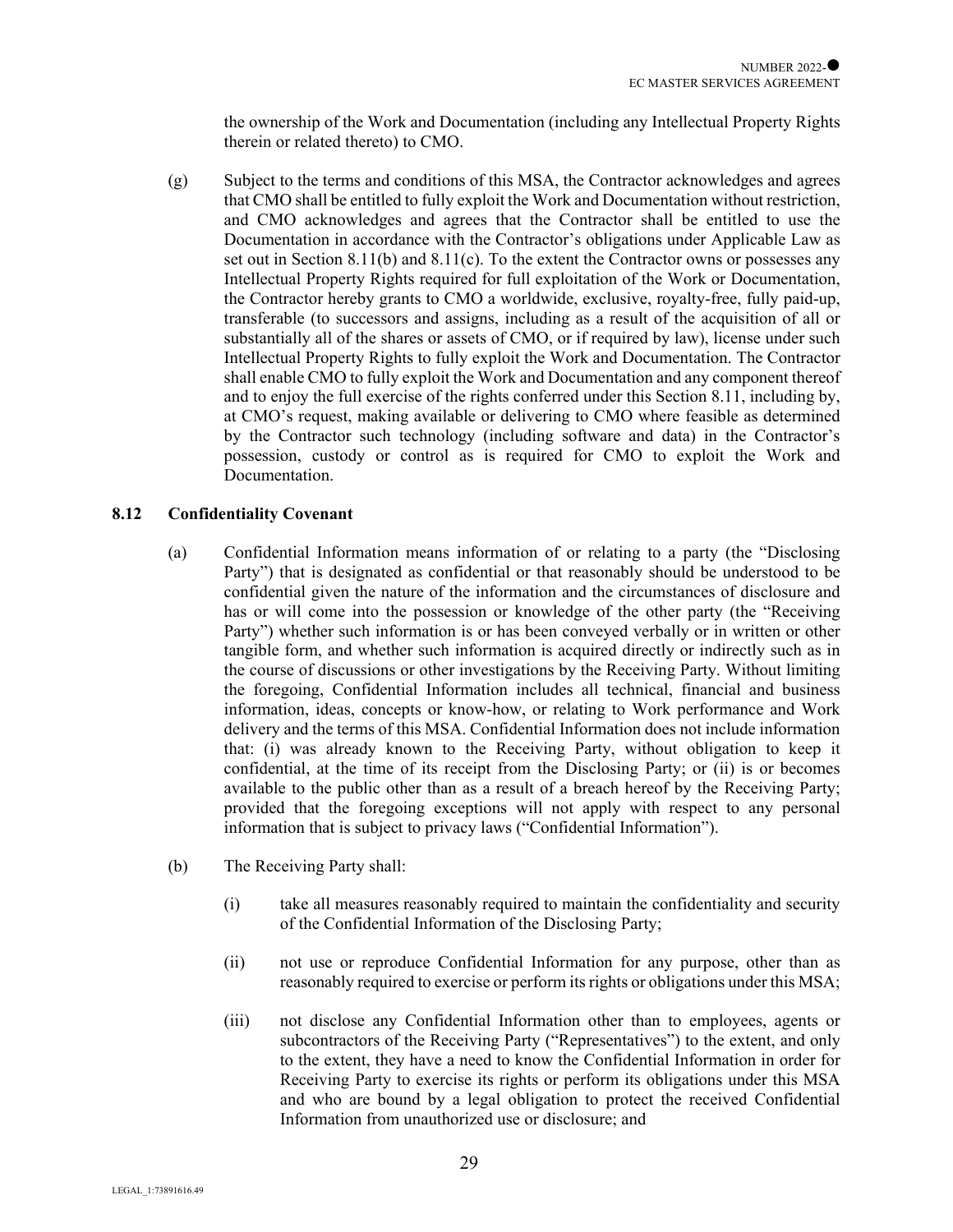- (iv) be responsible for any breach of this MSA by any of its Representatives.
- (c) Notwithstanding the above, the Receiving Party may disclose Confidential Information of the Disclosing Party to the extent required by a court of competent jurisdiction or other governmental authority or otherwise as required by Applicable Law, provided that, unless prohibited by Applicable Law, the Receiving Party gives the Disclosing Party an opportunity to oppose the disclosure or to seek a protective order protecting such Confidential Information prior to any such disclosure.
- (d) Upon expiry or termination of this MSA, or upon request by the Disclosing Party, the Receiving Party will return to the Disclosing Party, or irrecoverably destroy, any Confidential Information of the Disclosing Party.
- (e) Contractor will not access, collect, use, disclose, dispose of or otherwise handle information of or about individuals that is subject to Applicable Laws relating to privacy ("Privacy Laws") in the performance of its obligations under this MSA, except: (i) to the extent necessary to perform the Work; (ii) in accordance with all Privacy Laws; and (iii) in a manner that enables CMO to comply with all Privacy Laws, including that the Contractor will obtain appropriate consents from the applicable individuals to allow Contractor and CMO to exercise their rights and to perform their obligations under this MSA as they relate to such information. Unless prohibited by Applicable Law, Contractor will immediately notify CMO of any demand, or request by a third party (including any government or a regulatory authority) for the disclosure of any information of CMO which is subject to Privacy Laws, and, to the maximum extent permitted by Applicable Law, will oppose, seek judicial relief of and appeal any such demand or request. Contractor will immediately notify CMO if Contractor becomes aware that Contractor has failed to comply with Privacy Laws in connection with of this MSA.
- (f) Each Party agrees and acknowledges that any violation of this Section 8.12 may cause irreparable injury to the other Party and that, in addition to any other remedies that may be available (in law, in equity or otherwise), the injured Party shall be entitled to seek an injunction, specific performance or other equitable relief against the threatened breach of this Section [8.12](#page-28-2) or the continuation of any such breach, without the necessity of proving actual damages or posting any bond or other security.

# <span id="page-30-0"></span>**8.13 Severability**

- (a) If, for any reason, any part, term, or provision of this MSA is held by a court of the Province of Ontario to be illegal, void or unenforceable, the validity of the remaining provisions shall not be affected, and the rights and obligations of the Parties shall be construed and enforced as if this MSA did not contain the particular provision held to be invalid.
- (b) If it should appear that any provision hereof conflicts with any statutory provision of the Province of Ontario or Government of Canada, said provision, which may conflict therewith, shall be deemed inoperative and null and void insofar as it may be in conflict therewith, and shall be deemed modified to conform to such statutory provisions.

# <span id="page-30-1"></span>**8.14 Survival**

All provisions of this MSA which expressly or by their nature survive the expiry or termination of this MSA shall survive the expiry or termination of this MSA, including the following: Section [6.8](#page-15-5) (Limited Liabilities), Section [7.2](#page-17-2) (Responsibility for Damages/Indemnification), Section [7.5](#page-20-0) (MSA Termination), Section [8.11](#page-28-1) (Intellectual Property) and Section [8.12](#page-28-2) (Confidentiality Covenant).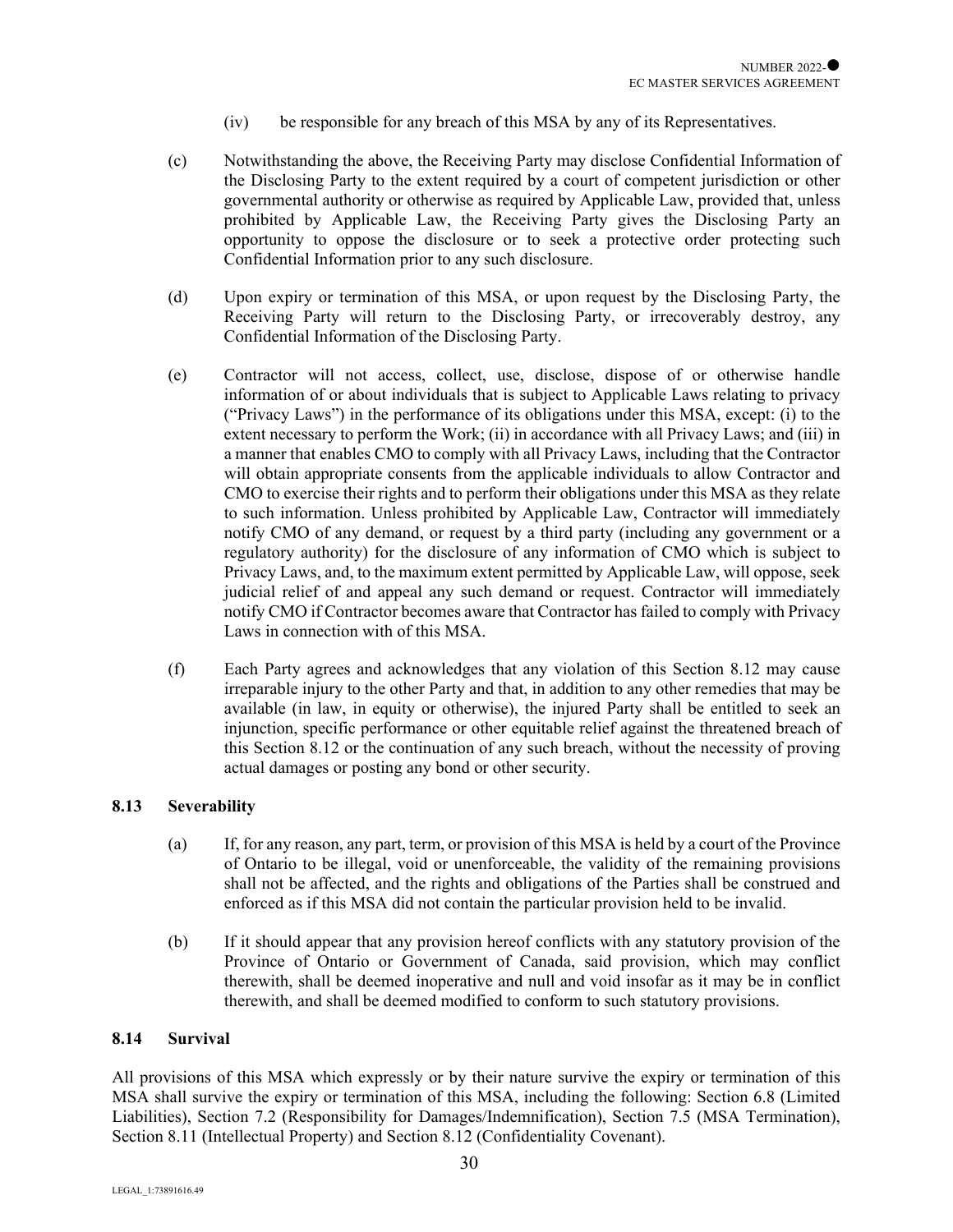# <span id="page-31-0"></span>**8.15 Further Assurances**

Each Party shall, at its expense, do, execute and deliver, or cause to be done, executed and delivered, such further acts and documents as the other Party may reasonably request from time to time for the purpose of giving effect to this MSA or carrying out the intention or facilitating the performance of the terms of this MSA.

### <span id="page-31-1"></span>**8.16 Revisions to this MSA**

Except as otherwise expressly stated in this MSA, no amendment, supplement, modification or waiver or termination of this MSA and, unless otherwise specified, no consent or approval by any Party, is binding unless executed in writing and signed by an authorized representative of each Party. Notwithstanding the foregoing, CMO may propose any revisions to this MSA necessary to comply with amendments to the Regulation or other notices, interpretations, rulings, directives or other communications issued pursuant to the Regulation (collectively, "Communications"), and CMO will provide the Contractor with written notice of such proposed revisions as soon as reasonably practicable. Such revision shall automatically have effect from the date of the Change Order, if any, related to such Communications. CMO shall make commercially reasonable efforts to consider and respond to reasonable written feedback related to such revisions received from the Contractor within thirty (30) calendar days of receiving such feedback.

#### <span id="page-31-2"></span>**8.17 Counterparts**

This MSA may be executed in counterparts, each of which shall be deemed an original and which, taken together, shall constitute one and the same instrument. Each counterpart of this MSA may be executed by electronic signature. CMO and the Contractor shall execute and deliver such further and other documents and do and perform such further and other acts or things as may be necessary or desirable to give full effect to this MSA.

#### <span id="page-31-3"></span>**8.18 Notice**

Unless expressly stated otherwise, any notice, request, consent, claim, demand, waiver or other communication required or permitted to be given in connection with this MSA must be given in writing and will be given by hand or sent by courier or emailed, in each case addressed as follows, and will be deemed to have been received on the day of receipt if by hand or courier, or if given by email twenty-four (24) hours after confirmation of email transmission.

#### **To CMO:**

```
[CMO]
[Address Line 1]
[Address Line 2]
Attention: \bullet
```
Email:

With a copy to Manager:

```
[Manager]
[Address Line 1]
[Address Line 2]
Attention: \bullet
```

```
Email:
```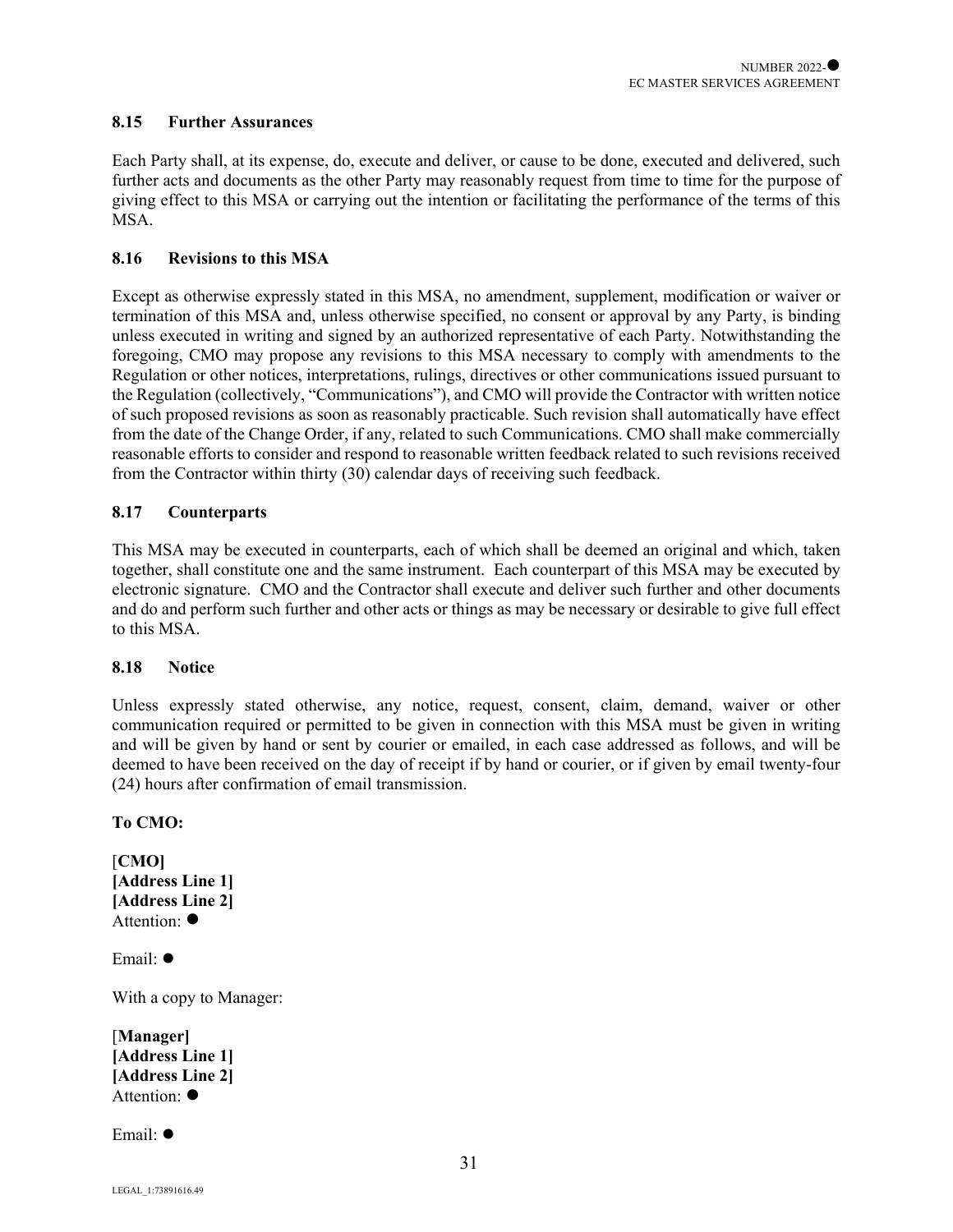**To Contractor:**

**[Contractor] [Address Line 1] [Address Line 2]** Attention:  $\bullet$ 

Email:  $\bullet$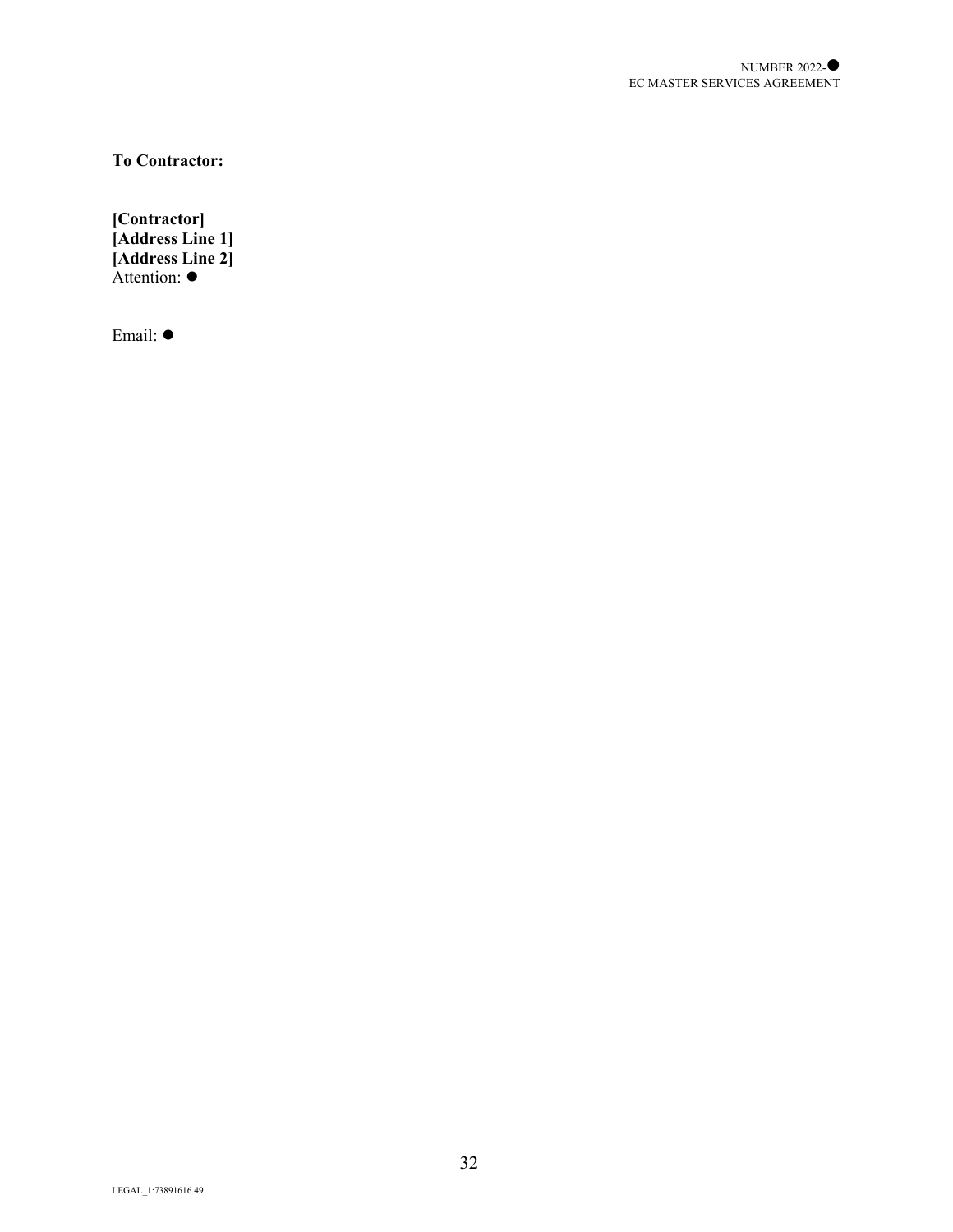# <span id="page-33-0"></span>**ARTICLE 9 MSA SCHEDULE**

# <span id="page-33-1"></span>**9.1 MSA Schedule**

Attached to and forming an integral part of this MSA is Schedule A – Statements of Work.